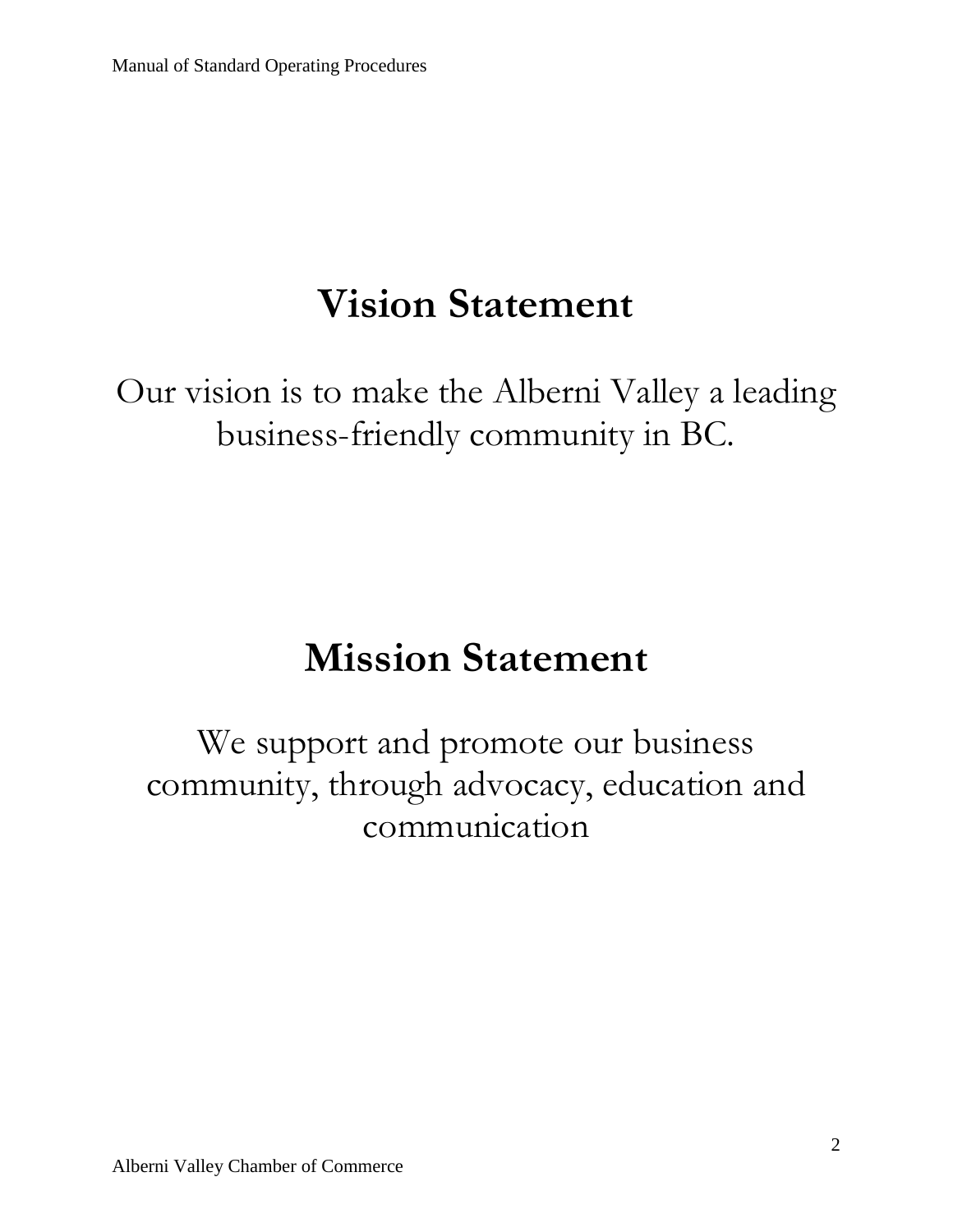# **Index**

### **Section 1 – Personnel Policies and Procedures**

- **Absence Policy**
- **Code of Conduct**
- **Confidentiality Policy**
- **Conflict of Interest Policy**
- **Email and Internet usage**
- **Employee Complaint Process**
- **Employee Improvement Procedures**
- **Employee Probationary Period**
- **Exit Interview**
- **Harassment Policy**
- **Additional Hours and Overtime Policy**
- **Personnel File**
- **Performance Appraisal Process**
- **Volunteer Policy**
- **Appendix "A" Employee Absence Request**
- **Appendix "B" Employee Performance Appraisal**
- **Appendix "C" Performance Improvement Process**
- **Appendix "D" Temporary Employment Contract**
- **Appendix "E" Letter of Termination**

**Section 2 – Cash Handling, Custody and Security**

- **Section 3 – Financial Accounting and Inventory Control**
- **Section 4 – Building, Furniture and Equipment**
- **Section 5 – Filing and Records Retention**
- **Section 6 – Legal and Insurance**
- **Section 7 – Customer Service**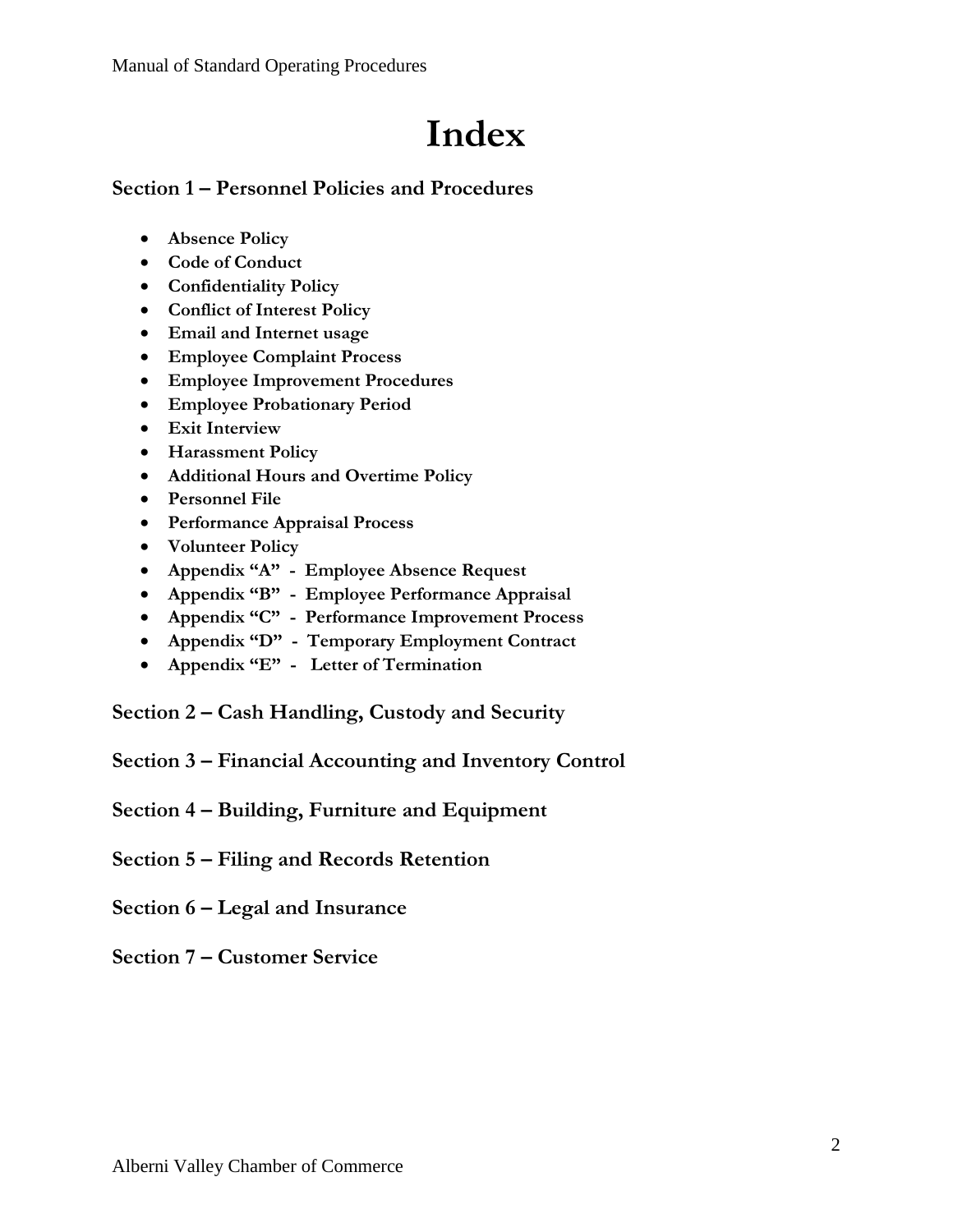# **Section 1**

# Personnel Policies and Procedures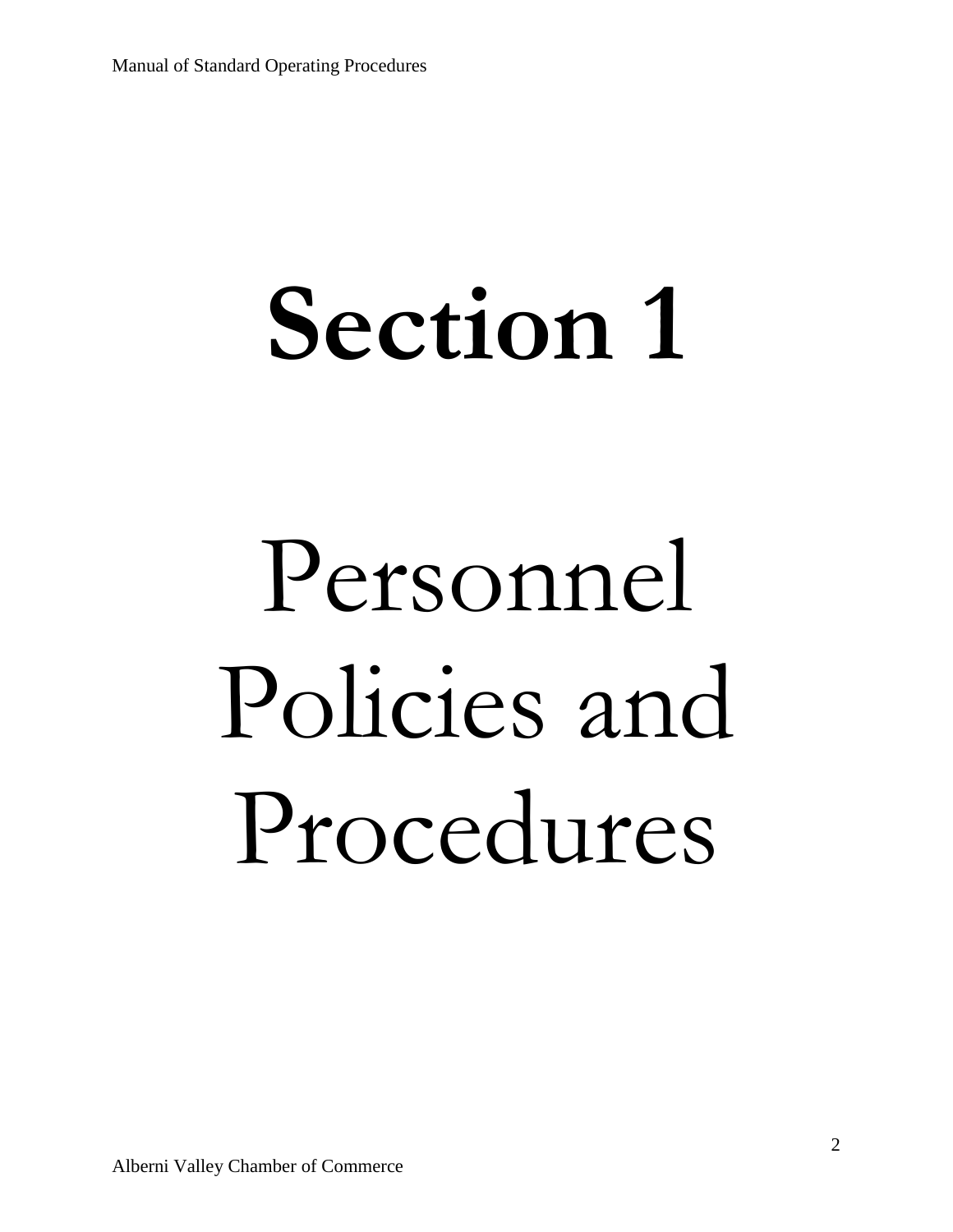## **Absence Policy**

As an employee you will be treated as a professional, which means you will be expected to complete your work on time and at an expected level of quality. If extra hours are needed to complete your work, please consult your supervisor, in advance, prior to working additional hours.

Even though you will be treated as a professional and presumably will behave as one, general absence guidelines are necessary to ensure we are able to conduct business in a predictable manner. Although we do not wish to monitor all of your comings and goings, we need to know, in advance when possible, when you will be absent from work. The following are the guidelines which should meet our mutual goals;

### **Absences**

As an employee you are expected to be at your workstation at the scheduled days and times, except for authorized absences. The following are considered authorized absences,

- Vacation time scheduled in advance
- Sick leave
- Intermittent Absence
- Time off for a Workers Compensation Injury
- Death of a family member or other person
- $\bullet$  Jury Duty
- Emergency situations beyond your control

#### **Notification of Absence**

If you are unable to report to work as scheduled for an authorized absence or for any other reason, or if you will be late reporting to work, you must advise your Manager or supervisor by telephone, text or email, without delay. You must also provide the reason for your absence or delay and expected day and/or time of your return. If you are not able to return on the expected date/time, you are required to contact your Manager or supervisor with updated information.

#### **Definitions and Entitlements**

- Vacation time:
	- o After completing one year of employment an employee is entitled to two weeks of vacation. This is equivalent to 4% of earnings. After 5 years of employment, an employee is entitled to three weeks of vacation. This is equivalent to 6% of earnings.
	- o Vacation may be scheduled in periods of one or more days.
	- Vacation must be taken within 12 months of being earned, unless authorized for extension.
	- o The Employer reserves the right to refuse some vacation requests due to the needs of the business. In most cases the employer will approve with sufficient notices.
- Sick leave: Refer to "Intermittent Absence"
- Intermittent Absence: A short term absence from work due to your illness or injury of up to three (3) continuous working days.
	- o Intermittent Absence Days provide for continuation of pay to **eligible** (FT on Salary) employees for up to five (5) days per calendar year.
	- o They may be taken in half or full day increments.
	- o You are eligible for Intermittent Absence Days if you are a regular full-time / salaried employee and have worked for the Chamber of Commerce for at least three (3) consecutive months from your latest date of hire.
	- $\circ$  Intermittent Absence Days are reinstated at the beginning of the calendar year (January 1<sup>st</sup> of each year) and cannot be carried over from a prior year.
	- o Intermittent Absence Days from one year cannot be used back to back with the next year's entitlement.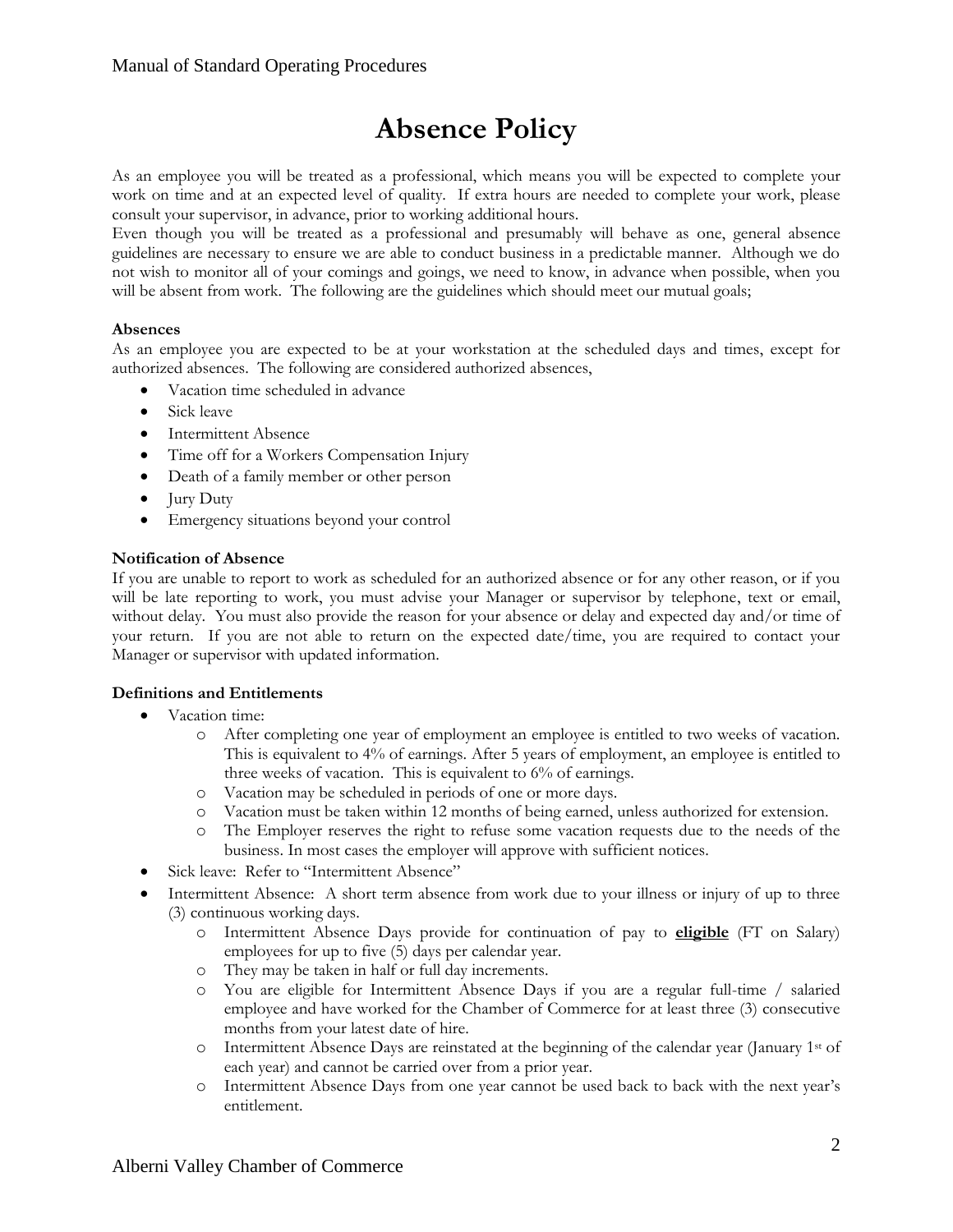- o If you have used your maximum number of Intermittent Absence Days, any further Intermittent Absences during the calendar year is without pay. You may request that a Vacation Day be substituted for an unpaid Intermittent Absence Day, with your Manager or Supervisor's approval.
- o The employer may require a doctor's note for absences of more than 3 business days.
- o You are not eligible for Intermittent Absence Days if you are:
	- An hourly paid employee;
	- A casual employee;
	- A co-op, work-placement or intern;
	- Already absent from work due to illness or injury on or before your eligibility date;
	- On vacation, receiving vacation pay or on a Voluntary Leave when the illness or injury occurs
- Workers Compensation Injury
	- o If work related injuries are covered by the Workers Compensation Act of British Columbia, this act governs benefits and compensation. Otherwise injury coverage is as defined above under "Intermittent Absence"
- Death of a family member or other person
	- o Definition:
		- Immediate Family member
			- Spouse including Common Law spouse
			- Child including an adopted one
			- Son in law
			- Daughter in law
			- Parents and Parents in law
		- Other Family members
			- Grandparents
			- Cousins
			- Aunts and Uncles
	- o Policy:
		- Immediate Family member
			- 3 consecutive days bereavement leave, with pay
			- Additional days may be granted, without pay
		- Other Family member
			- 1 days bereavement leave, with pay
			- Additional days may be granted, without pay
		- Other persons
			- Leave may be granted without pay
	- o Eligibility
		- Includes all FT Employees, Salaried or Hourly
- Jury Duty
	- o Employees who are selected and must serve on a Jury shall be considered on unpaid leave for the period of absence.
	- o Any compensation paid by the court to the employee for having served on a jury may be retained by the employee.
- Emergency situations beyond your control
	- o Unless otherwise agreed, this is without pay and must be approved by the employer
- Other leave from work
	- o Pregnancy Leave: A pregnant employee can take up to 17 consecutive weeks of unpaid leave.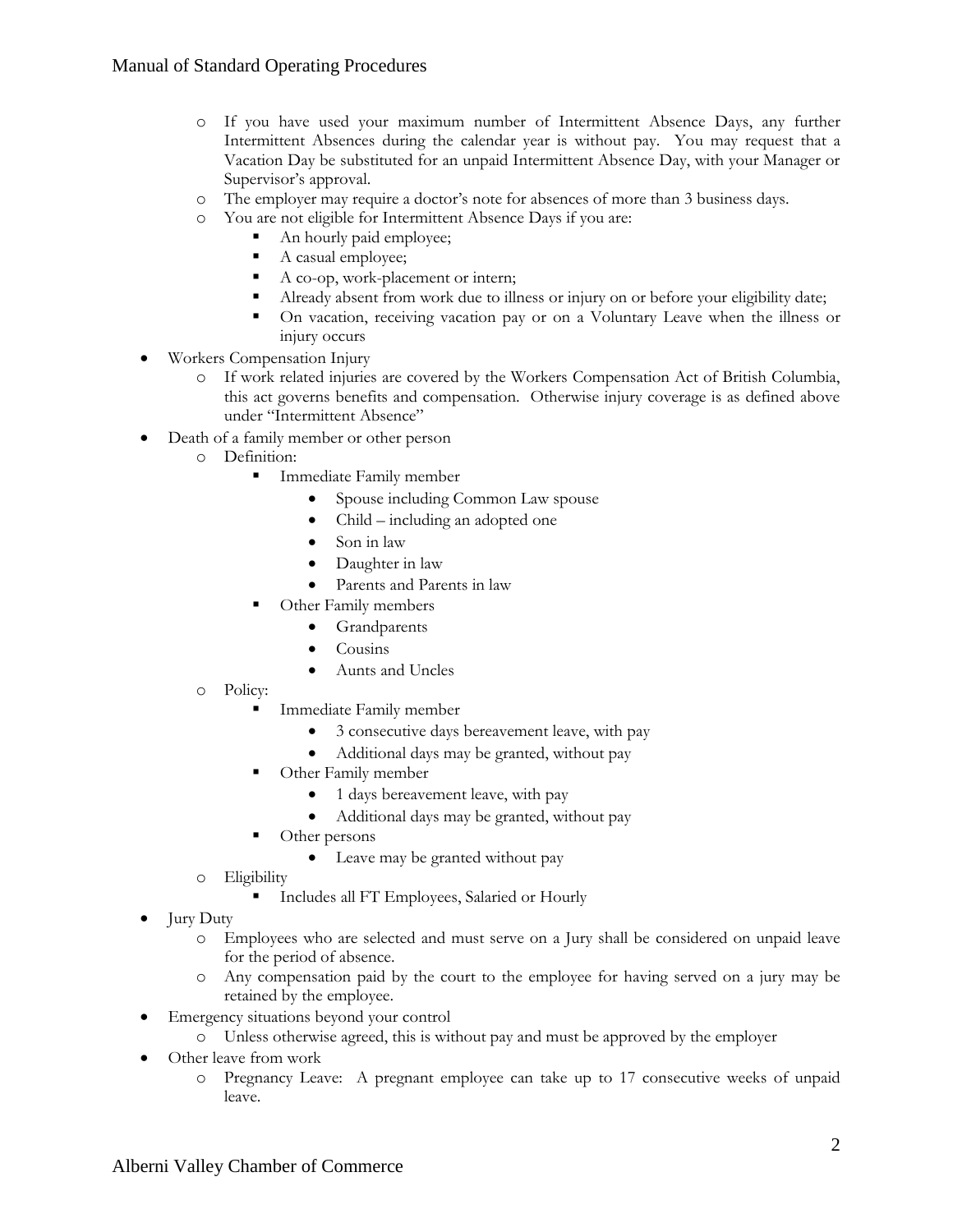### Manual of Standard Operating Procedures

- o Parental Leave: You may choose from the two parental leave options:
- 1. Up to 37 consecutive weeks\* (standard parental leave); or
- 2. Up to 63 consecutive weeks\* (extended parental leave)
- 3. NOTE: AVCOC will follow current BC Labour Laws such that any changes in regulation will over-ride what is noted here.

*\*Note: The weeks include a two week waiting period that the BC Public Service continues to pay at 85% of your basic pay (even though Service Canada requires a 1 week waiting period). If you have already served a waiting period for maternity leave, then your parental leave*  will be 35 consecutive weeks for the standard parental leave or 61 consecutive weeks for the extended parental leave. If you take the extended *option, the federal government will calculate your benefit based on 61 weeks. Your benefit will not be pro-rated should you take a shorter leave or return to work early.*

- o Family Responsibility leave: An Employee can take up to five days of unpaid leave, in each employment year to attend to the care, health or education of a child in the employee's care, or to the care or health of any other member of the employee's immediate family.
- o Compassionate Care leave: An employee can take up to eight weeks of unpaid leave within a 26 week period to care for a gravely ill family member. The employee must obtain a medical certificate which states that the family member is gravely ill with a significant risk of death within 26 weeks.
- Statutory Holidays:
	- o The ten statutory holidays for the Province of BC is
		- New Year's Day
		- Family Day
		- Good Friday
		- **Victoria Day**
		- Canada Day
		- BC Day
		- **Labour Day**
		- $\blacksquare$  Thanksgiving Day
		- Remembrance Day
		- Christmas Day
	- o To be eligible for Statutory Holiday pay employees must;
		- Have been employed for at least 30 calendar days **AND**
		- Have worked at least 15 of the 30 days before the statutory holiday
	- o Qualified employees who are given a day off on a statutory holiday must be paid an average day's pay (exclusive of OT earned in the period)
	- o Qualified employees who work on a statutory holiday must be paid time-and-a-half for the first 12 hours worked and double-time after 12 hours
	- o Salaried employees are to be given a 'day off' in lieu of the Stat Holiday.

#### **Other considerations:**

- Inclement Weather:
- During inclement weather, you should call to find out whether to report to work. Also, while the weather may be nice where you are, hazardous conditions may exist on the way to or near your workplace. If you know hazardous conditions have been reported in the area, protect yourself and call ahead to work first. If you were regularly scheduled to work on a day where inclement weather prevented your attendance at work and your supervisor has authorized your absence for that day, you will be paid at your regularly scheduled rate for that day.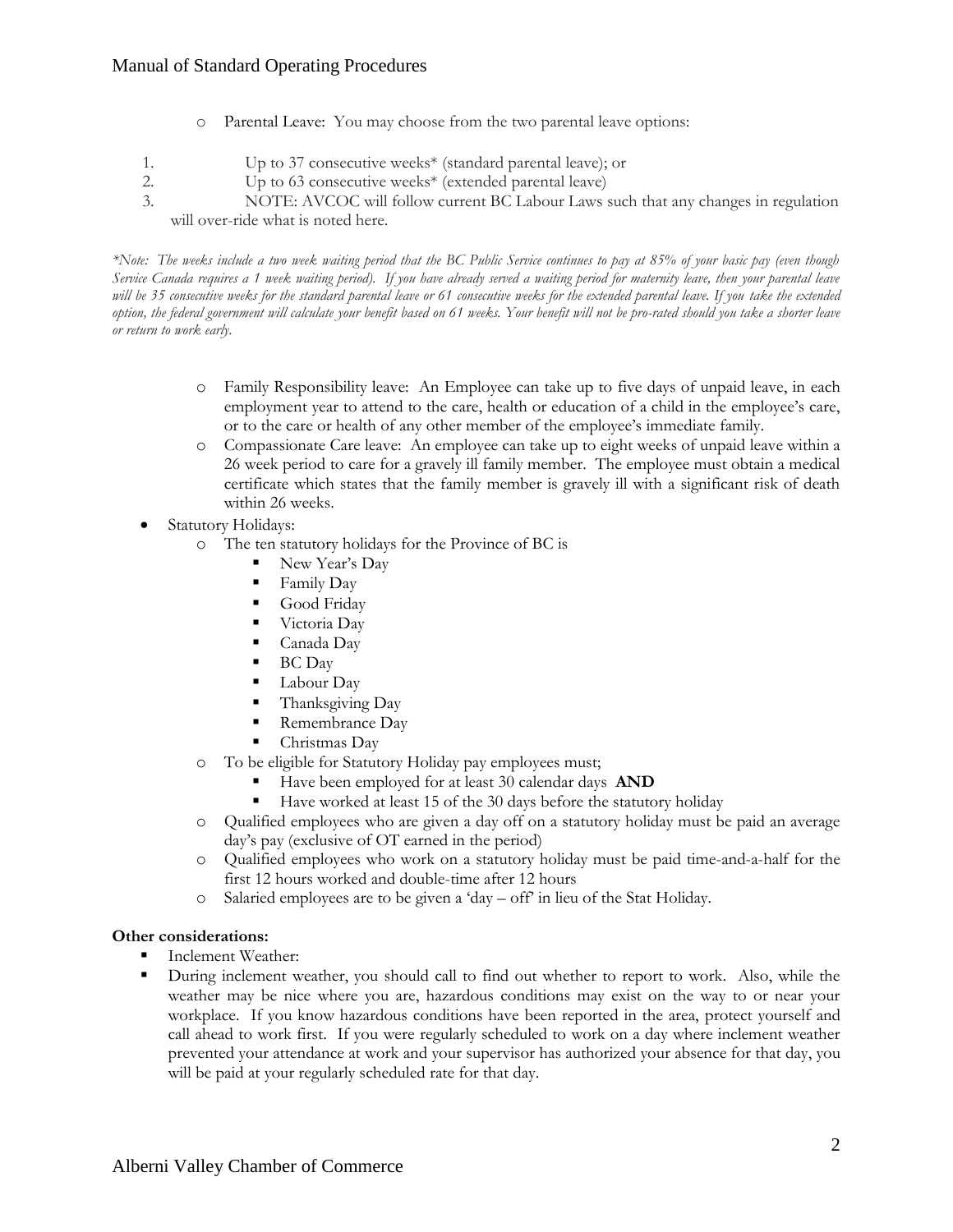### Manual of Standard Operating Procedures

 The Alberni Valley Chamber of Commerce has a Group Insurance Plan that is available to employees who are regular Full Time or regular Part Time and who work a minimum of 20 regular hours per week.. Refer any inquiries about these to your supervisor. There is a minimum waiting period of 6 months before the Employee can apply. Note that the plan is paid for by both the Employer and Employee on a 50/50 basis. The employee will pay 100% of the LTD premium **(this is for the benefit of the Employee).** 

#### **Note:**

 In all cases outlined above, the Employment Standards Act of the Province of British Columbia and the Workers Compensation Act of British Columbia are to be followed as a minimum. If any inequitable differences exist between the above and these two Acts, these Acts shall prevail.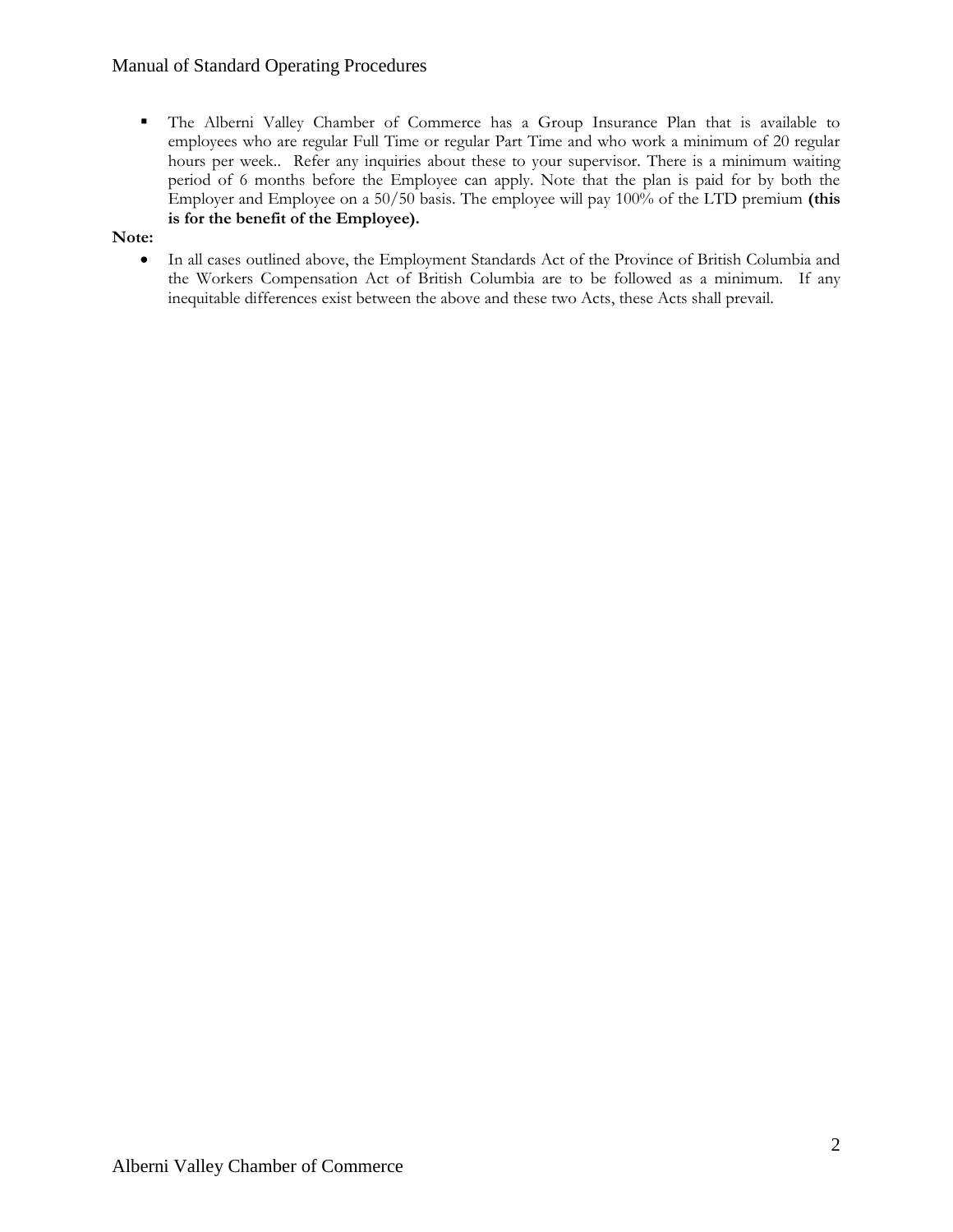## **Code of Conduct**

### **The Alberni Valley Chamber of Commerce supports the following values:**

- We Succeed By Working Together.
- We Take Responsibility For Our Actions.
- We Treat Each Other With Fairness And Respect.
- We Strive To Continuously Improve.
- We Act With Integrity In All That We Do.

#### **The Alberni Valley Chamber of Commerce commits to providing all employees with:**

- a safe, healthy, respectful and productive work environment
- fair and equitable treatment
- equal opportunities for advancement
- protection from harassment
- protection from retaliation after good faith disclosures of improper activities.
- Access to Uniforms

#### **The Alberni Valley Chamber of Commerce expects all employees to:**

- act with integrity at all times
- be present and productive during working hours
- operate within the law
- take personal accountability for their workplace actions
- demonstrate a sense of respect, loyalty, good faith and responsibility toward one another and the Chamber
- keep corporate information confidential
- exercise sound judgment in decision making
- Dress appropriately per uniform standards as set by the President/CEO
- report violations of the Code of Conduct and Chamber policies and practices to your immediate Supervisor
	- o In the event the Supervisor does not respond in due course then proceed to the next level of Management. Such course of action should not be considered prior to allowing the Supervisor to respond.

#### **Compliance to the Code**

Employees are expected to comply with the Code of Conduct and the policies and practices it represents. Violations of the Code of Conduct, policies or practices may result in disciplinary action up to and including dismissal.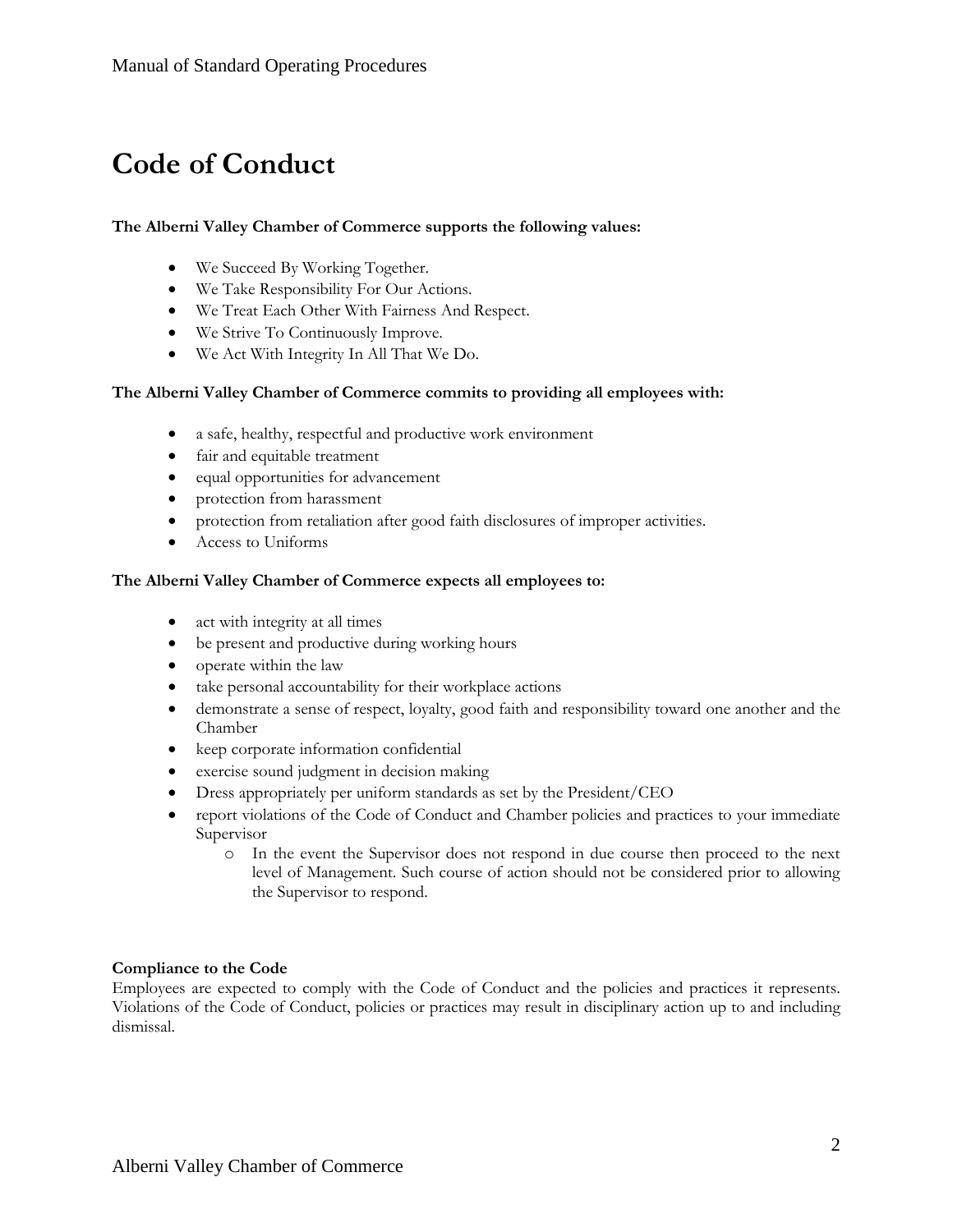## **Confidentiality Policy**

All staff and volunteers are required to treat **all** Chamber information with the utmost confidentiality. Staff with access to confidential, private, or sensitive information **are not** to divulge this information with any other personnel unless authorised to do so. If you are ever asked to divulge confidential information by a person who has no authority to request this, please report the matter to your supervisor immediately.

The easiest way to follow this policy is to remember one simple rule: **NEVER give out confidential and/or private information** unless it's to an authorised person. This means not even to family members we have no way of knowing a person's family situation, and that person has the right to withhold private information from his/her family members.

The Chamber takes the confidentiality and privacy very seriously, and will not hesitate to take disciplinary action against any employees that are in breach of this policy.

### **Conflict of Interest Policy**

A conflict of interest refers to a situation in which private interests or personal considerations may affect an employee's judgement in acting in the best interest of the Chamber of Commerce. It includes using an employee's position, confidential information or Chamber time, material or facilities for personal gain or advancement or the expectation of personal gain or advancement. A conflict may occur when an interest benefits any member of the employee's family, friends or business associates.

If an employee finds his/herself in a possible conflict of interest position they must;

- Declare their conflict of interest with their manager or supervisor
- Cease or not do any activity that will advance this conflict of interest
- Abstain or remove themselves from any discussion or activity that could influence the outcome.

### **Email and Internet Policy**

Voice mail, email, and Internet usage assigned to an employee's computer or telephone extensions are solely for the purpose of conducting Chamber business. Some job responsibilities at the Chamber require access to the Internet and the use of computer software installed on Chamber computers. Software needed, in addition to that provided by the Chamber, must be authorized by your supervisor before downloading it onto any Chamber computer.

Internet use is authorized to conduct Chamber business. Internet use brings the possibility of breaches to the security of confidential Chamber information. Internet use also creates the possibility of contamination to our system via viruses or spyware. Spyware allows unauthorized people, outside the Company, potential access to Chamber passwords and other confidential information. To assure the use of work time appropriately for work, we ask staff members to limit Internet use.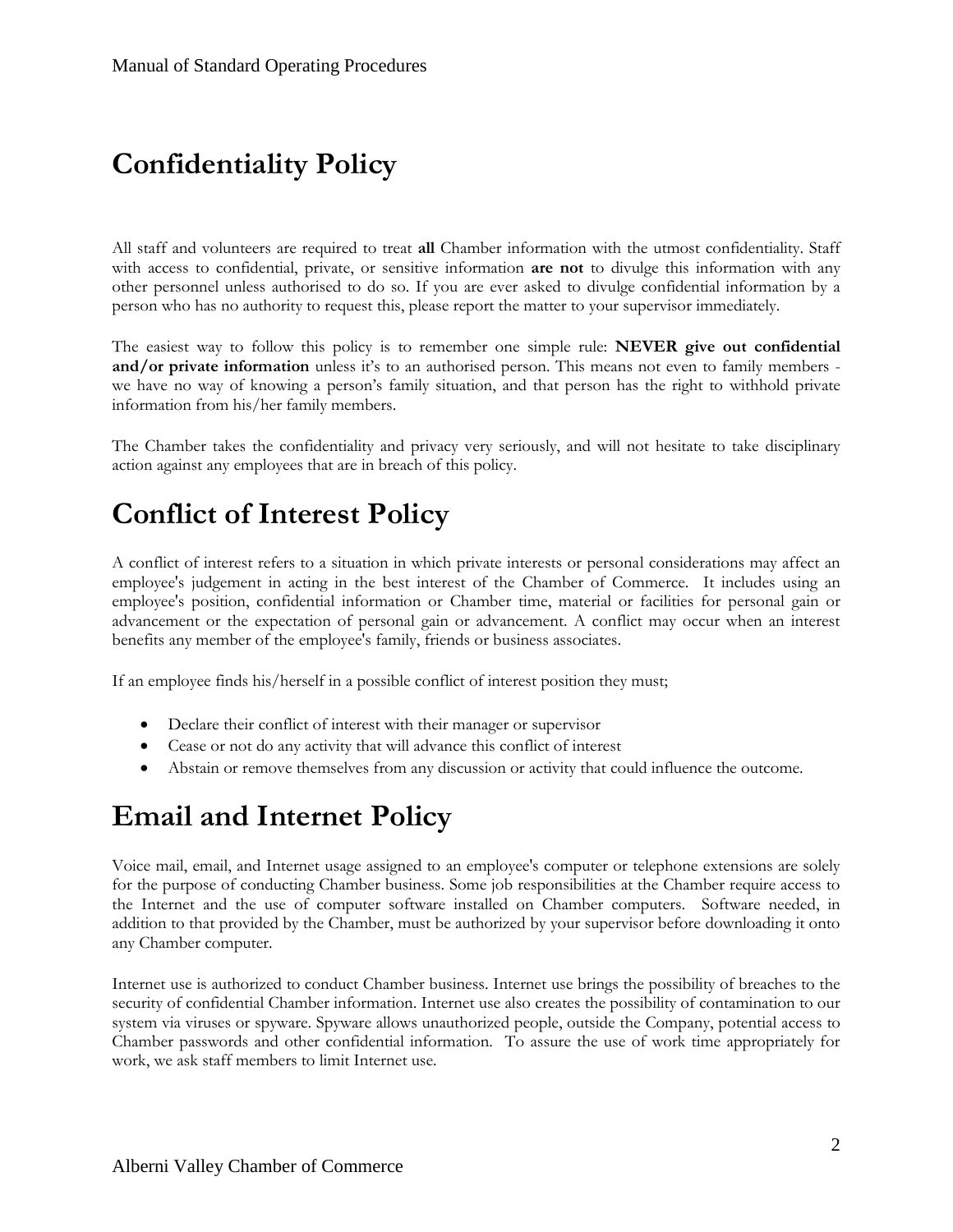### Manual of Standard Operating Procedures

Additionally, under no circumstances may Company computers or other electronic equipment be used to obtain, view, or reach any pornographic, or otherwise immoral, unethical sites. Doing so will lead to disciplinary action up to and including termination of employment.

Email is also to be used for Chamber business. Chamber confidential information must not be shared outside of the Chamber, without authorization, at any time.

All emails and internet usage on Chamber equipment and over Chamber internet resources, is the property of the Chamber. The Chamber has the right to monitor and review all employee uses of the Internet, emails etc.

Employees are NOT required to monitor Email or Social Media Platforms outside of their paid time at work. Employees should understand that such activity is done so at their own discretion and is not subject to any level of compensation. The employer does not encourage off – time access to company business.

## **Employee Complaint Process**

The purpose of this policy is to provide employees an orderly process for the prompt and equitable resolution of complaints. The Chamber intends that, whenever feasible, complaints be resolved at the lowest possible administrative level. The employee complaints procedure will generally follow a Two-step process as follows;

- Level One: The employee should contact their immediate supervisor and request a meeting to discuss the complaint(s). Where possible the employee should provide a written outline of the concern(s). The supervisor shall meet with the employee to review the complaint and provide a verbal and/or written response, within 7 working days.
- Level Two: If the outcome to Level One is not to the satisfaction of the employee they may contact the Manager or President/CEO to request a meeting to discuss the complaint(s). The employee should outline their concerns in written form. The Manager or President/CEO shall meet with the employee to review the concern(s) and provide a verbal and written response within 7 working days.
- Level Three: **This level, and Level Four is for use only if/when the Employee has determined that the issue is of a Criminal and/or Unethical nature that has not been resolved by the Manager or President/CEO.** If the outcome of Level Two is not to the satisfaction of the employee they may make a formal written complaint to the Chair or Chairperson of the Chamber. The Chair or Chairperson shall receive the complaint, meet with the employee, and the Manager or President/CEO, either jointly or separately, to discuss the complaint, and provide a verbal and written response within 10 working days.
- Level Four: If the outcome of Level Three is not to the satisfaction of the employee, the employee may file a written request to the Board of Directors of the Chamber for a hearing. Such a hearing will take place within 10 working days of filing of the complaint, with members of the Board whom have been assigned this task, and shall comprise of no less than 4 board members. A written response to the employee is to be provided within 7 working days of the hearing.

### **Employee Improvement Program**

It is important for the employee to complete their duties in a competent and professional manner. Through ongoing training and coaching provided by their supervisor it is expected the employee will competently perform the duties outlined in their Job Description and Duty List. Should the employee not be able to perform at an expected level of performance, the supervisor is to proceed with the following performance improvement steps;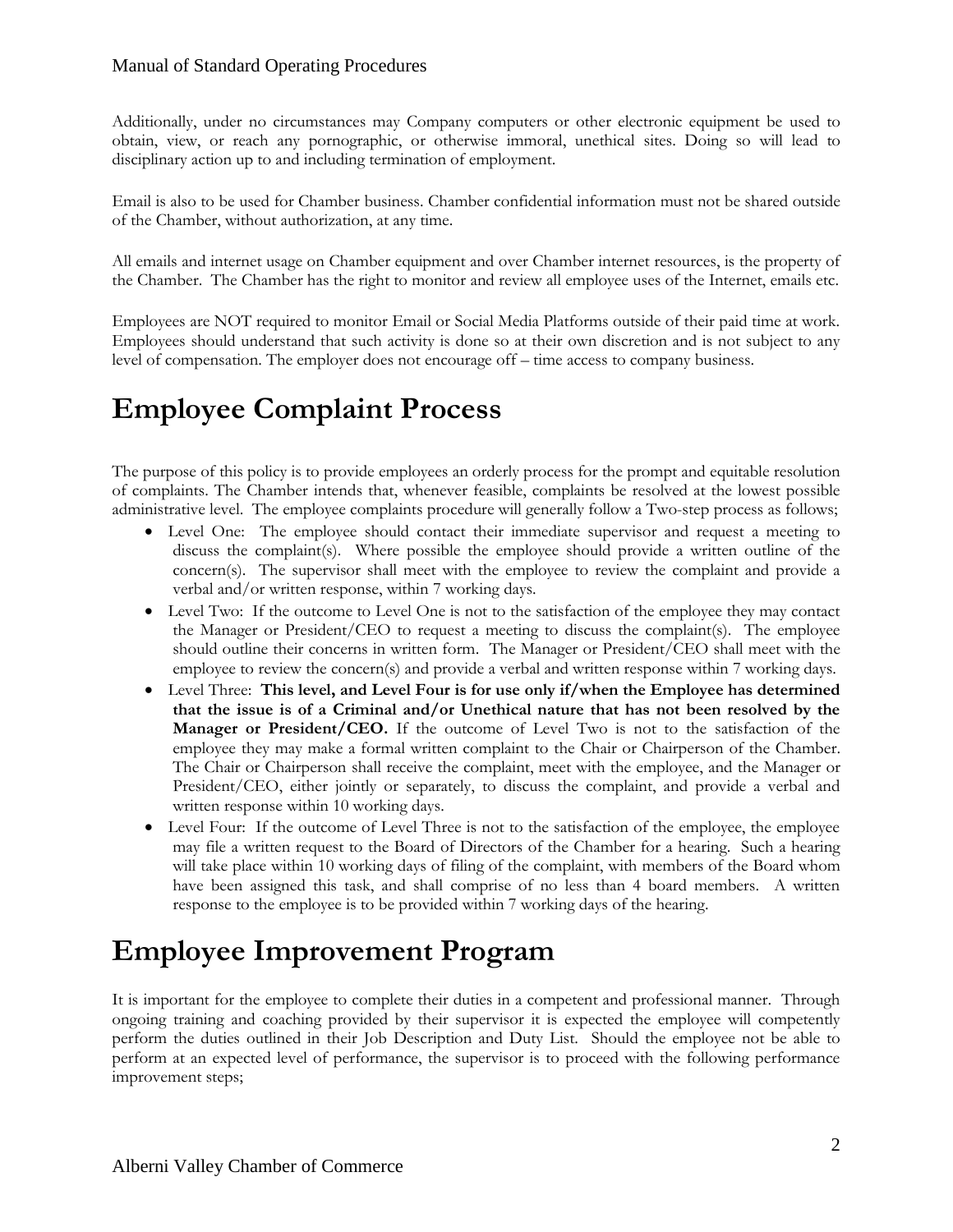### **Step 1:**

The first step in any effort to [improve employee performance](http://humanresources.about.com/od/manageperformance/a/manage_perform.htm) is counseling or coaching. Counseling or coaching is part of the day-to-day interaction between a supervisor and an employee. Coaching often provides positive feedback about employee contributions. At the same time, regular coaching brings performance issues to an employee's attention when they are minor, and assists the employee to correct them.

The goal of performance coaching is not to make the employee feel badly, or to show how much the supervisor knows. The goal of coaching is to work with the employee to solve performance problems and improve the work of the employee, the team, and the department.

These steps are to be used for effective and supportive coaching.

- Show confidence in the employee's ability and willingness to solve the problem. Ask him or her for help in solving the concern.
- Describe the performance problem. Focus on the problem or behavior that needs improvement, not the person. Ask for the employee's view of the situation.
- Determine whether issues exist that limit the employee's ability to perform the task or accomplish the objective. Four common barriers are time, training, tools, and temperament. Determine how to remove these barriers.
- Discuss potential solutions to the problem or improvement actions to take. Ask the employee for ideas on how to correct the problem, or prevent it from happening again.
- Agree on a written action plan that lists what the employee and the supervisor will do to correct the problem or improve the situation.
- Set a date and time for follow-up. Determine if a critical feedback path is needed, so the supervisor knows how the employee is progressing. Offer positive encouragement. Express confidence in the employee's ability to improve.

### **Step 2:**

Supervisors are to issue a verbal warning to an employee when performance warrants a disciplinary action more severe than supervisory counseling. The purpose of the verbal warning is to get the employee's attention. The verbal warning is provided following the failure of informal supervisory [coaching](http://humanresources.about.com/od/glossaryc/g/coaching.htm) to help the employee improve the required performance. Also, the employee must be given time to make improvements in their performance. Depending on the circumstances, a period of a minimum of 30 calendar days and up to 90 calendar days are to be allowed for the employee to demonstrate substantial improvement in their performance.

The supervisor is to document the verbal warning in his or her notes for the employee file. This should include information about the counseling he or she has provided to help the employee improve and the timeline allowed for the employee to demonstrate improvement in their performance. All documents should be signed by the employer and employee. At the end of the allowed period, a further interview must be made with the individual to review his or her progress. If substantial progress has been demonstrated, the supervisor can continue with coaching, as outlined in Step 1, to ensure satisfactory performance continues. If improvement is not made the supervisor is to proceed to Step 3.

### **Step 3:**

If the employee has not demonstrated substantial improvement in their performance after the verbal warning (outlined in Step 2) the supervisor must issue a written warning. The documentation required in this step, is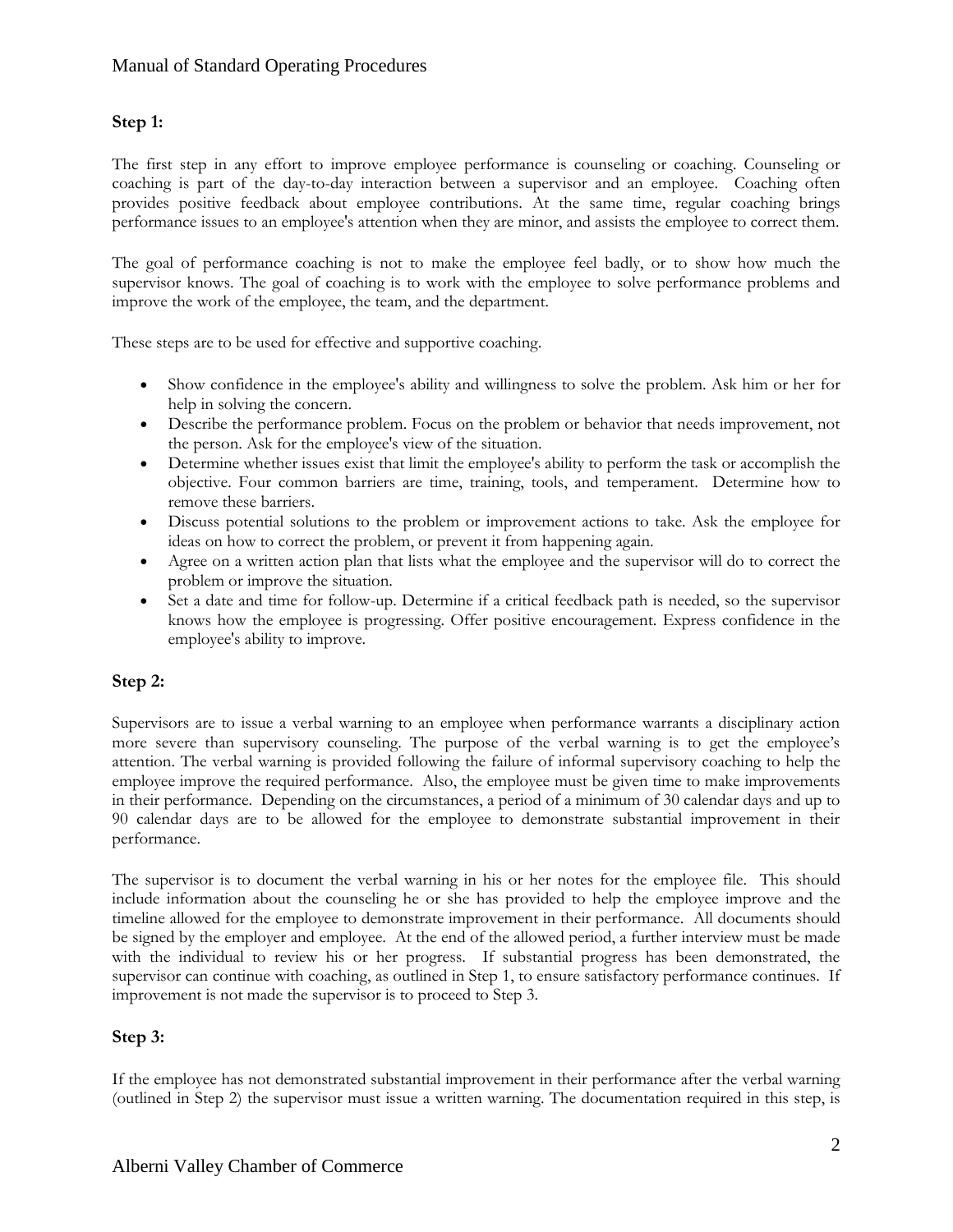### Manual of Standard Operating Procedures

to complete the form entitled "Employee Performance Improvement"(see Appendix "C"). This form will outline the areas of performance needing improvement, the action/training/coaching provided, future action required by the employee and supervisor, and the time line for achieving demonstrated substantial improvement. This is to be signed by the employer and employee. A period of a minimum 30 and up to 90 calendar days is to be used for this process.

At the end of the period defined above, the supervisor is to complete a performance appraisal report. If substantial performance improvement has been achieved, the supervisor may continue providing coaching and training as outlined in Step 1. If demonstrated substantial performance has not been achieved, process to step 4.

### **Step 4:**

Depending on the circumstances, the supervisor may extend the timeline for the employee to make substantial improvement in their performance, by up a further 90 calendar days, if the supervisor feels there is a good likelihood the employee will succeed in making the improvements. A form "Employee Performance Improvement "document is to be completed and signed by the employer and employee.

Otherwise, the supervisor is to proceed with termination of the employee. The supervisor is to issue the employee a letter outlining their termination, the reasons for this and the effective date of the termination. See example in Appendix A.

### **Note:**

It is important to be open and honest with employees when dealing with performance needs/deficiencies. It is also important to DOCUMENT all action taken, to be taken, and expectations of the supervisor and have both the employer and employee sign the document(s). If an employee refuses to sign any documents, make a note on the document to this effect and that you have provided the employee a copy of the document.

### **Employee Probationary Period**

When a regular Full Time or Part Time employee commences working for the Chamber they are subject to a minimum 3 month probationary period. Near the end of this period the employee's supervisor will review the employee's performance and if satisfactory will continue with the employee's employment at levels outlined when they were hired. If performance is determined not to be satisfactory the supervisor may extend the probationary period for a period of up to 3 additional months, or terminate the employee prior to the end of the probationary period.

For employees hired on a contract or seasonal basis the probationary period will be equal to 1/3 of their scheduled term of employment.

### **Exit Interview**

When an employee resigns or is terminated through actions initiated by the Chamber, it is preferable to conduct an exit interview. The interview is an ideal opportunity to get the employee's input into their perception of their workplace environment. While it is completely voluntary on the part of the employee, it can be a source of good information. The Interviewer would be wise to make notes of the information discussed for inclusion in the employee's personnel file. Some of the areas that can be discussed include but are not limited to the following;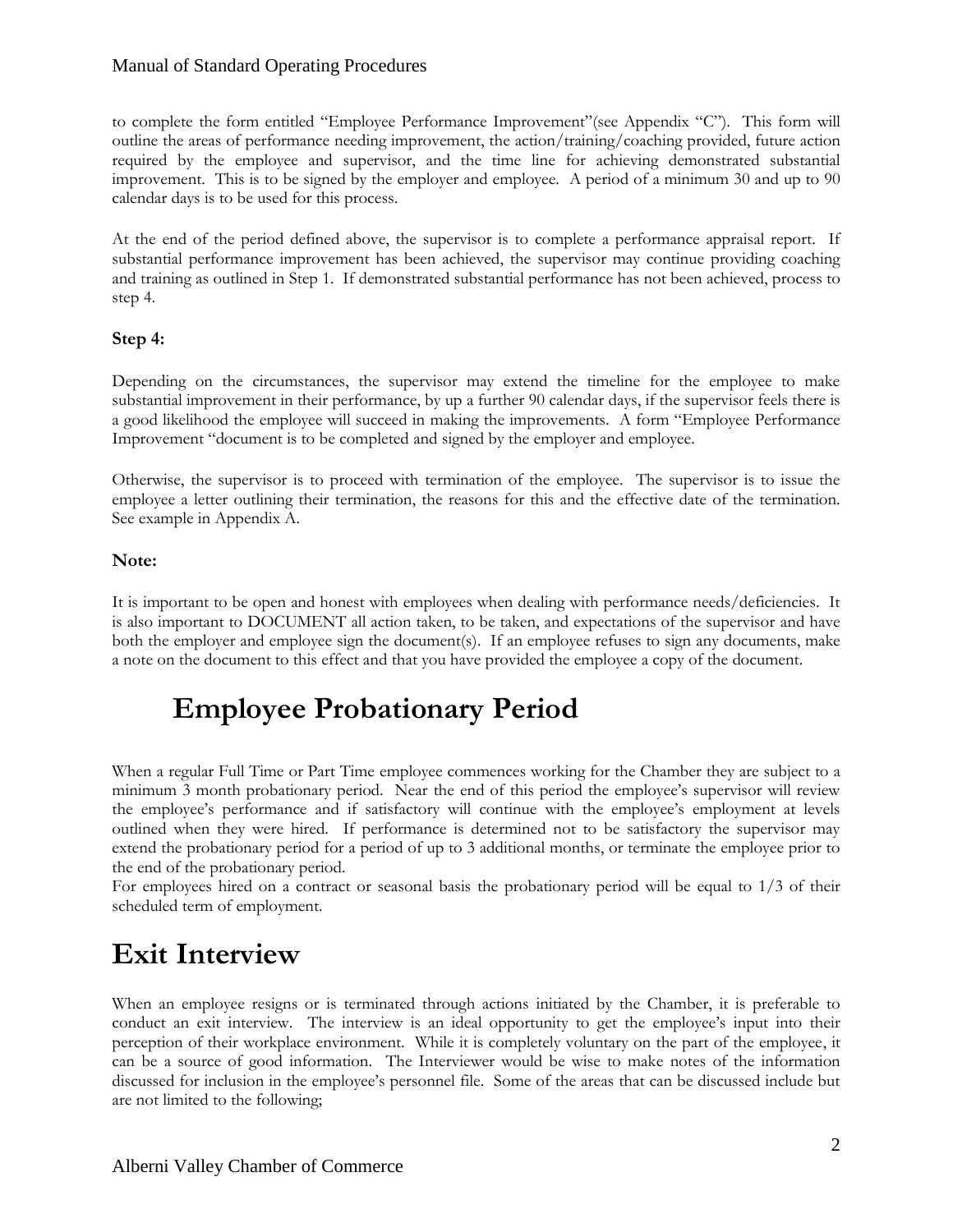### Manual of Standard Operating Procedures

- What is your primary reason for leaving?
- Did anything trigger your decision to leave?
- What was most satisfying about your job?
- What was least satisfying about your job?
- What would you change about your job?
- Did your job duties turn out to be as you expected?
- Did you receive enough training to do your job effectively?
- Did you receive adequate support to do your job?
- Did you receive sufficient feedback about your performance between reviews?
- Were you satisfied with the Chamber's performance review process?
- Did the Chamber help you to fulfill your career goals?
- Do you have any tips to help us find your replacement?
- What would you improve to make our workplace better?
- Were you happy with your pay, benefits and other incentives?
- What was the quality of the supervision you received?
- Based on your experience with us, what do you think it takes to succeed at the Chamber?
- Did any Chamber policies or procedures (or any other obstacles) make your job more difficult?
- Would you consider working again for the Chamber in the future?
- Would you recommend working for the Chamber to your family and friends?
- How do you generally feel about the Chamber?
- What did you like most about the Chamber?
- What did you like least about the Chamber?
- What does your new company offer that the Chamber doesn't?
- Can the Chamber do anything to encourage you to stay?
- Did anyone in this company discriminate against you, harass you or cause hostile working conditions?
- Any other comments?

## **Harassment Policy**

Harassment is a form of discrimination. Harassment occurs when a person or group is subjected to unwelcome comments or behaviour that is insulting or demeaning, or is otherwise offensive. The Chamber has a Zero tolerance policy for harassment in the work place. Common examples of harassment include name-calling, telling offensive jokes, and making offensive gestures. Harassment is harmful because it attacks the dignity and self-respect of the victim. In the workplace, it may negatively affect both the victim's ability to perform their duties and the work environment as a whole.

It is against the law to harass a person because of their race, colour, ancestry, place of origin, religion, marital or family status, sex, sexual orientation, disability, or age. The Chamber has a responsibility to provide a harassment-free environment for its employees and customers.

Harassment also includes jokes based on gender, sexual orientation, or racial stereotypes; comments that make fun of or belittle or insult people because of their sex, pregnancy, race, or physical or mental disability; racist, sexist, or anti-gay publications or graffiti displayed in the workplace; and any unwelcome behaviour, such as starting rumours in the workplace, that is engaged in, in whole or in part, because of a person's race, sexual orientation, or other similar personal characteristic.

If you are being harassed because of your race, colour, ancestry, place of origin, religion, marital or family status, sex, sexual orientation, disability, or age:

- If it is safe to do so, tell the person firmly that their actions or comments are unacceptable and ask them to stop. If you find this difficult, consider asking a friend for help.
- Keep a written record of exactly what happened and when, and of what was said.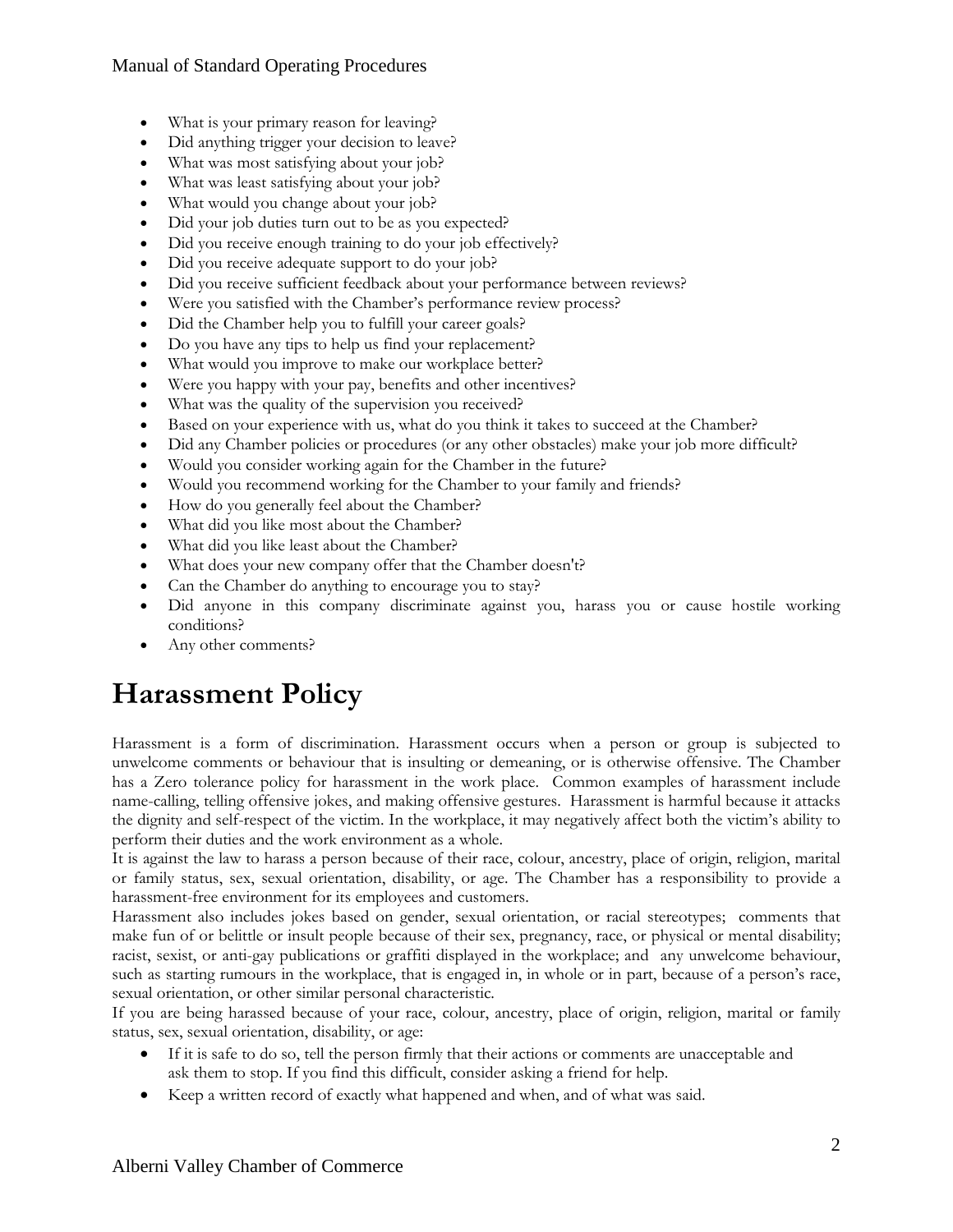• Report the matter to your supervisor

Employees involved in harassment activities will be disciplined in an appropriate manner up to and including dismissal.

### **Additional Hours and Overtime Policy**

It is expected an employee will be able to complete their assigned duties within the hours they are scheduled. In the event an employee is required to work additional hours than those scheduled, the employee must obtain PRIOR approval of their supervisor before any hours are worked. The authorization of the supervisor is made by the supervisor initialling next to the time sheet for the day the additional hours are worked. Unauthorized additional hours or overtime worked may not be paid.

### **Personnel File**

A file is to be maintained for each employee in a locked cabinet under the control of the Manager or President/CEO. All information maintained in the file must be made available to the employee, if they so wish to review it. Each file is to be set up using the following format;

- The file should contain
	- o A copy of the employee's Position Description
	- o A copy of the employee's Duty List
	- o Copies of all Performance Appraisal Reviews
	- o A copy of the employees letter of employment commitment
	- o Copies of any correspondence
	- o Copies of any memos, Employment Improvement documents etc.

### **Performance Appraisal Process**

The Chamber strongly supports a good working relationship with its staff and volunteers. Part of this mandate is to regularly review the performance of each employee. This review should be done at least annually and at other times as required. As a rule of thumb, the Performance Appraisal Report is just a summary of an employee's performance over time and there should not be any surprises to either the Supervisor or Employee. If performance issues arise during the year these should be addressed using the "Employee Improvement Program" process.

The following guidelines should be followed when dealing with an employee's performance;

- A Performance Appraisal Report (see documents) is to be completed for all employees on an annual basis.
- A Performance Appraisal Report must be completed as part of the Employee Improvement Process as required.
- A Performance Appraisal Report may be completed at the time an employee leaves the Chamber's employment as part of their exit interview process.

When completing the Performance Appraisal Report, it is important to not only review the performance of key functions and competencies of the job, but also to discuss and document agreed goals for the next Appraisal period.

The process for completing the performance Appraisal is as follows;

 Supervisor completes the Performance Appraisal Form and gives ratings as well as commentary on each major area of responsibility.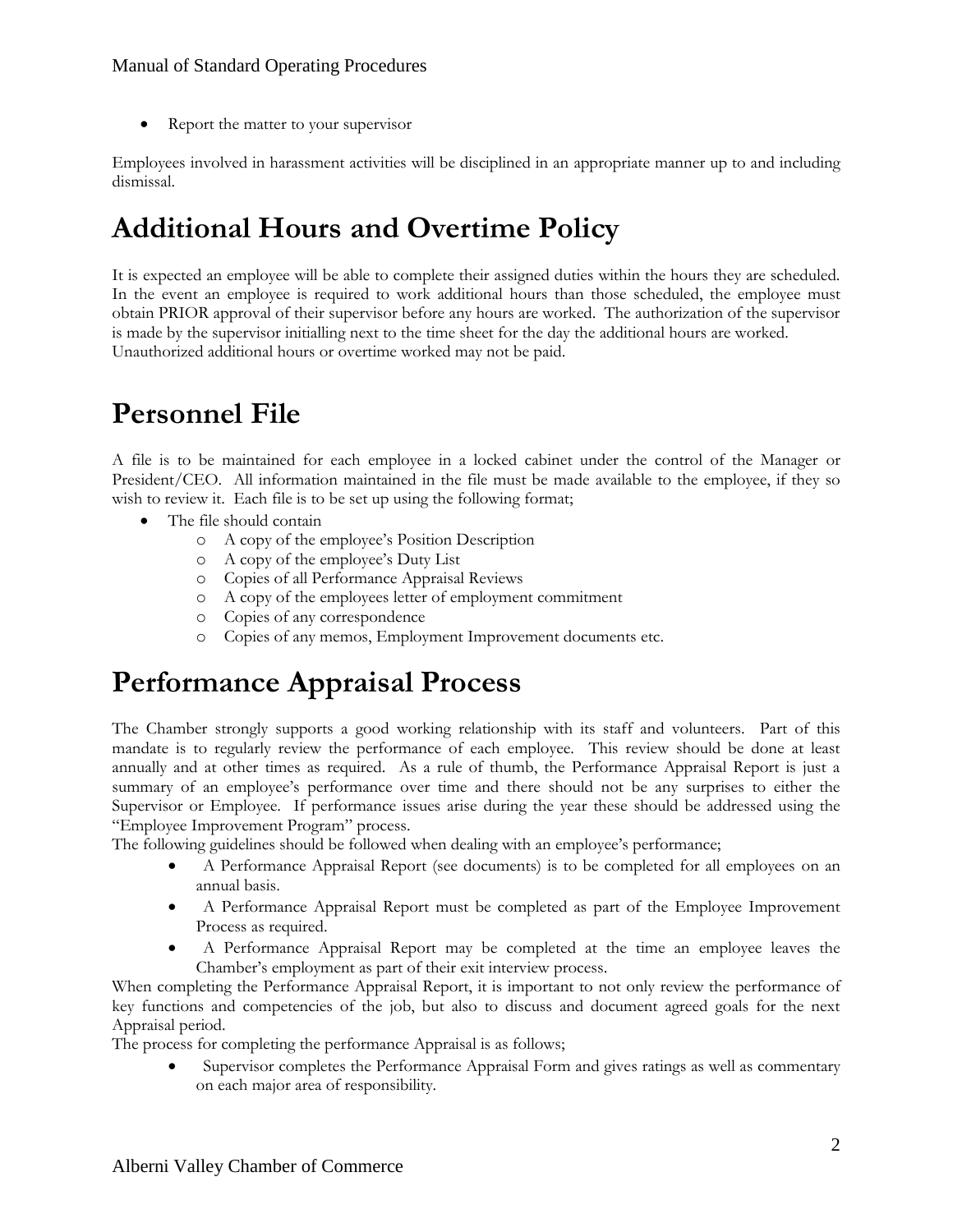- The Supervisor gives a copy of the Performance Appraisal form to the employee for their review.
- The Supervisor and Employee meet to review the contents of the Report and discuss the expectations of both, future plans, goals etc.
- The supervisor and Employee agree (or disagree) to the report, actions to be taken and goals to be achieved.
- The Supervisor and Employee sign the Performance Appraisal Report, and the employee will check off either "Read and agree" or "read and disagree".
- The Employee has the opportunity to make comments on the report.
- The Supervisor places a copy of the Report in the Employee's Personnel File and gives a copy to the Employee
- If the employee refuses to sign the form, indicate "Refused to sign but employee given copy of report"" on the Employee's signature line, and ensure the employee does get a copy of the report. If the employee refused to keep a copy of the report, mail it to the employee with a covering letter.

### **Volunteer Policy**

The policies contained in this manual apply to all volunteers who assist the Chamber in the execution of their business, where appropriate. In particular policies around Code of Conduct, Confidentiality, Conflict of Interest, Email and Internet usage, and Harassment Policy will apply to all Volunteers.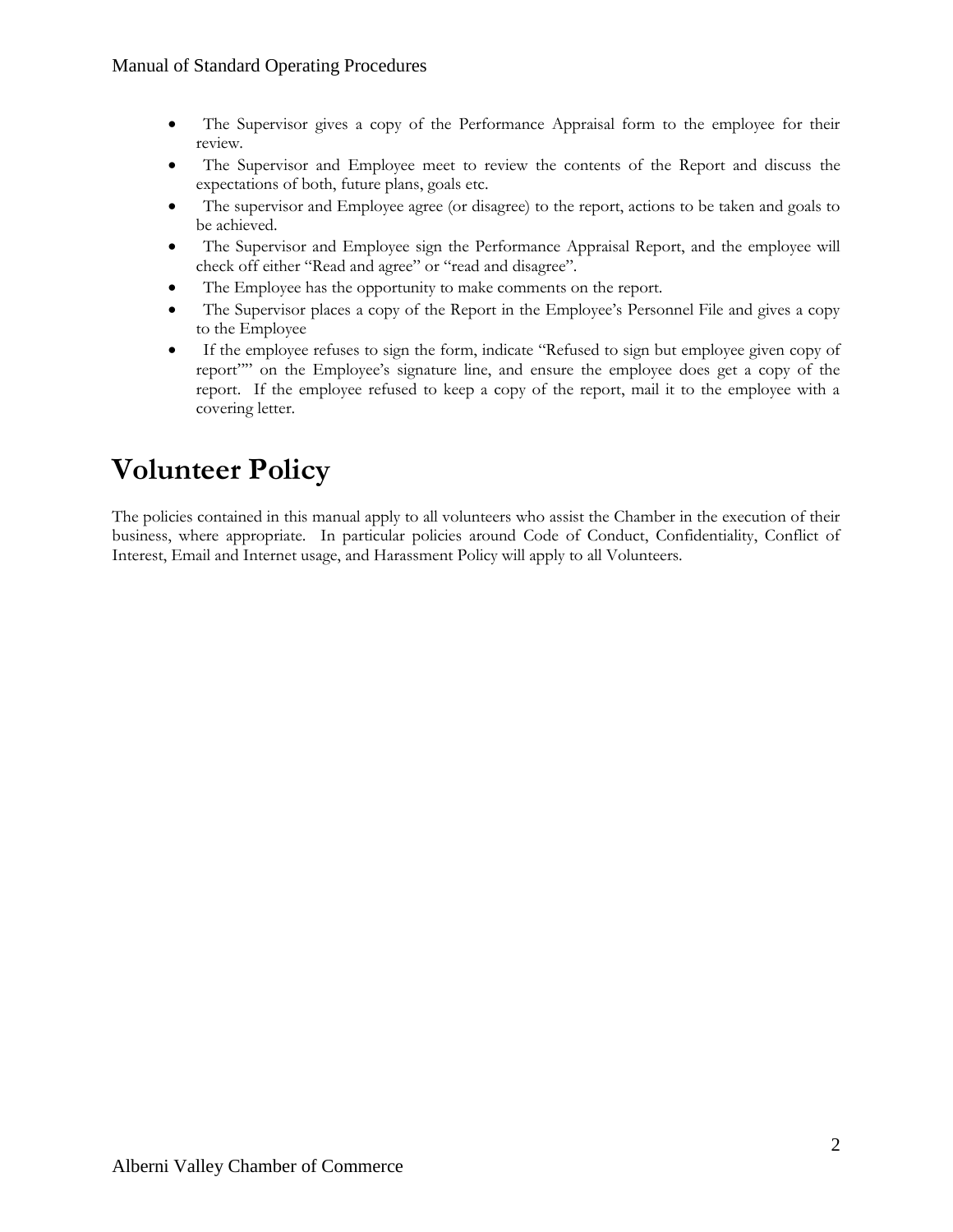# **Appendix "A"**

# **Employee Absence Request Document**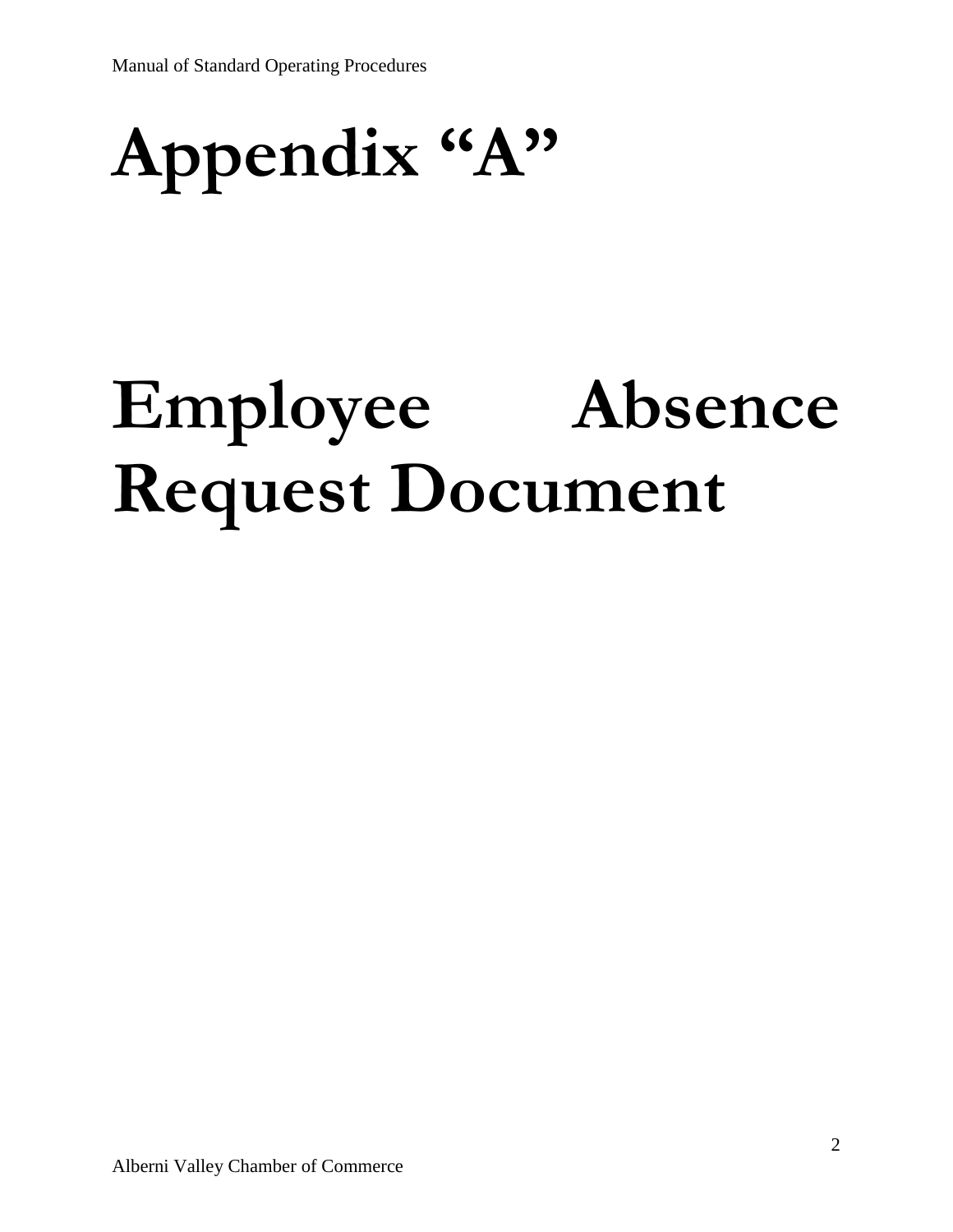# **Alberni Valley Chamber of Commerce Employee Absence Request**

| <b>Employee Name:</b>       |
|-----------------------------|
|                             |
| Date of return to work:     |
|                             |
|                             |
|                             |
|                             |
| <b>Intermittent Days</b>    |
|                             |
|                             |
| Other-define                |
|                             |
|                             |
|                             |
|                             |
| Days/Hours                  |
| .Days/Hours<br>Without Pay_ |
| Bereavement                 |

### **Employee Signature:\_\_\_\_\_\_\_\_\_\_\_\_\_\_\_\_\_\_\_\_\_\_\_\_\_\_\_\_\_\_\_\_\_\_\_\_\_\_\_\_\_\_\_\_\_\_\_\_\_\_\_\_\_\_\_**

### **Supervisor**

- Approved
	- o With Pay
	- o Without Pay
	- o Split as above
- Not Approved

### **Supervisor Signature:\_\_\_\_\_\_\_\_\_\_\_\_\_\_\_\_\_\_\_\_\_\_\_\_\_\_\_\_\_\_\_\_\_\_\_\_\_\_\_\_\_\_\_\_\_\_\_\_\_\_\_\_\_\_\_\_\_**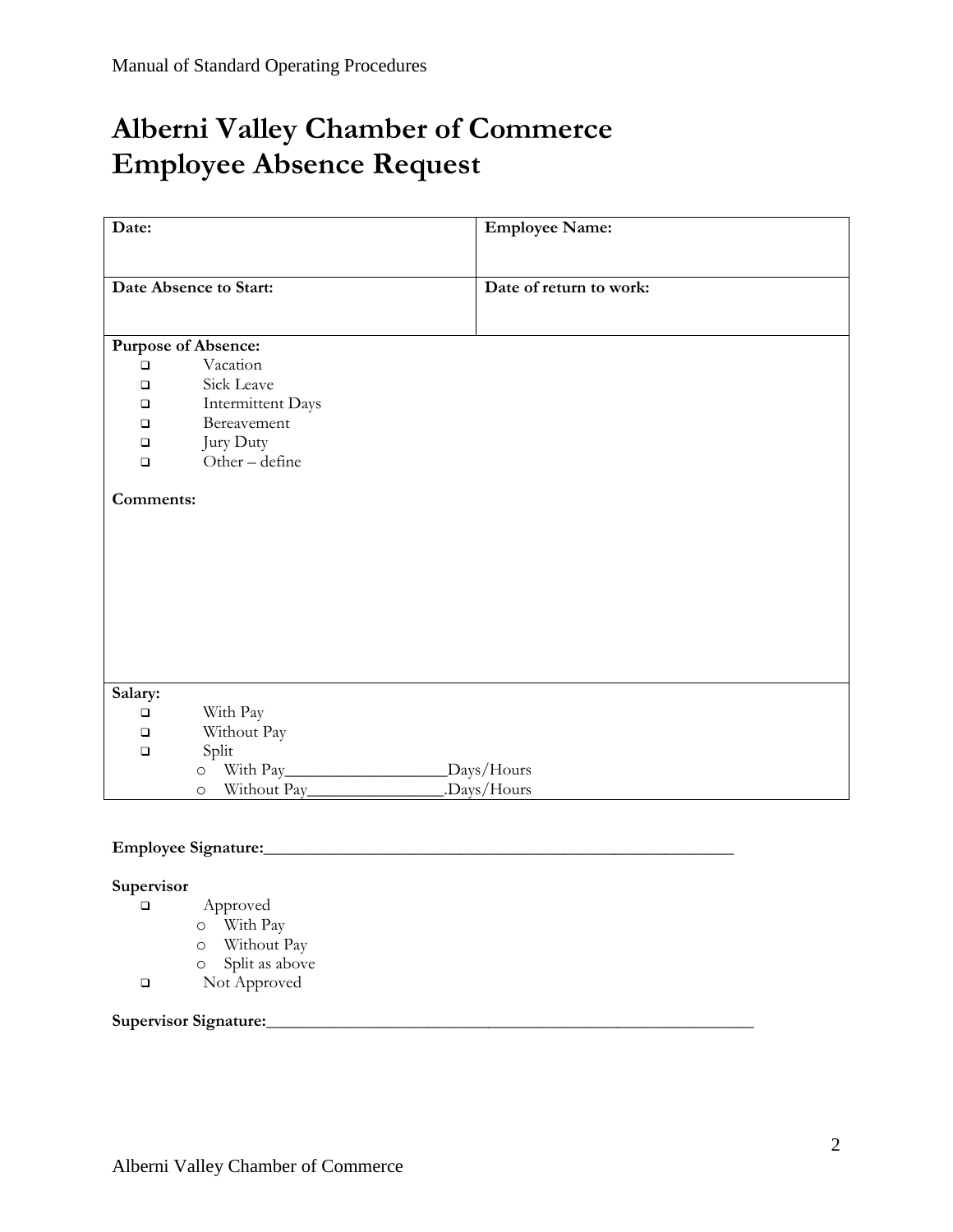# **Appendix "B"**

# **Employee Performance Appraisal Report**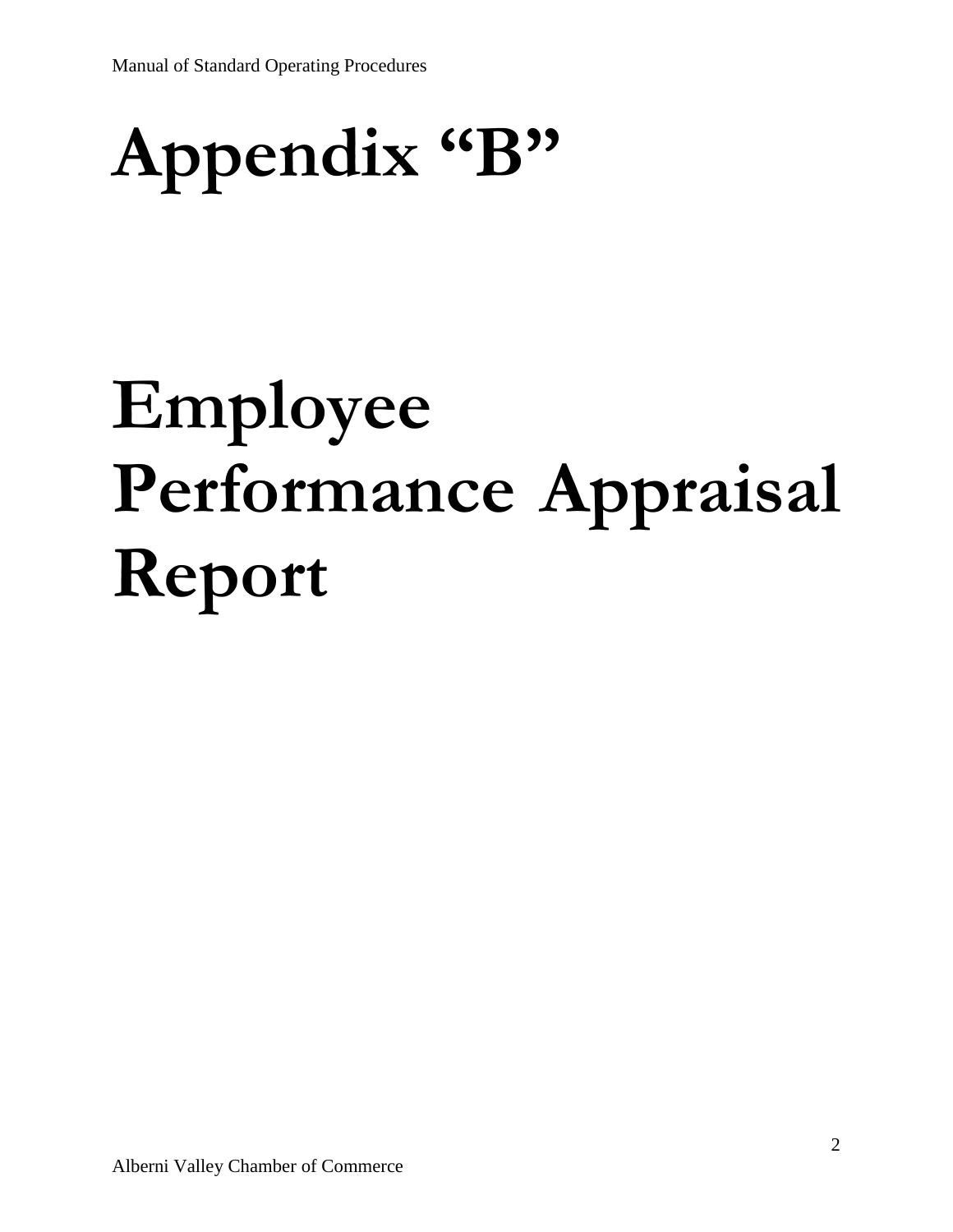# **Alberni Valley Chamber of Commerce Employee Performance Appraisal**

| Date:     | <b>Employee Name:</b> |
|-----------|-----------------------|
|           |                       |
| Position: |                       |
|           |                       |

### **Grade: Good – "G" Satisfactory – "S" Requires Improvement – "RI"**

| Accountability | Grade | Comments |
|----------------|-------|----------|
|                |       |          |
|                |       |          |
|                |       |          |
|                |       |          |
|                |       |          |
|                |       |          |
|                |       |          |

#### **Other Attributes:**

| Attribute              | Good | Satisfactory | <b>Requires Improvement</b> |
|------------------------|------|--------------|-----------------------------|
|                        |      |              |                             |
| Attitude               |      |              |                             |
| Initiative             |      |              |                             |
| Dependability          |      |              |                             |
| Work Quality           |      |              |                             |
| Work Quantity          |      |              |                             |
| Knowledge of Job       |      |              |                             |
| Team Play              |      |              |                             |
| Organizational ability |      |              |                             |
| Judgement              |      |              |                             |
| Responsibility         |      |              |                             |

#### **Action to be taken if improvement required:**

| Plan of Action | By Whom | Completion<br>Date | <b>Review Date</b> |
|----------------|---------|--------------------|--------------------|
|                |         |                    |                    |
|                |         |                    |                    |

Final Grade: \_\_\_\_\_\_\_\_\_\_\_\_\_\_\_\_\_\_\_\_\_\_\_\_\_\_\_\_

**Supervisor Comments:**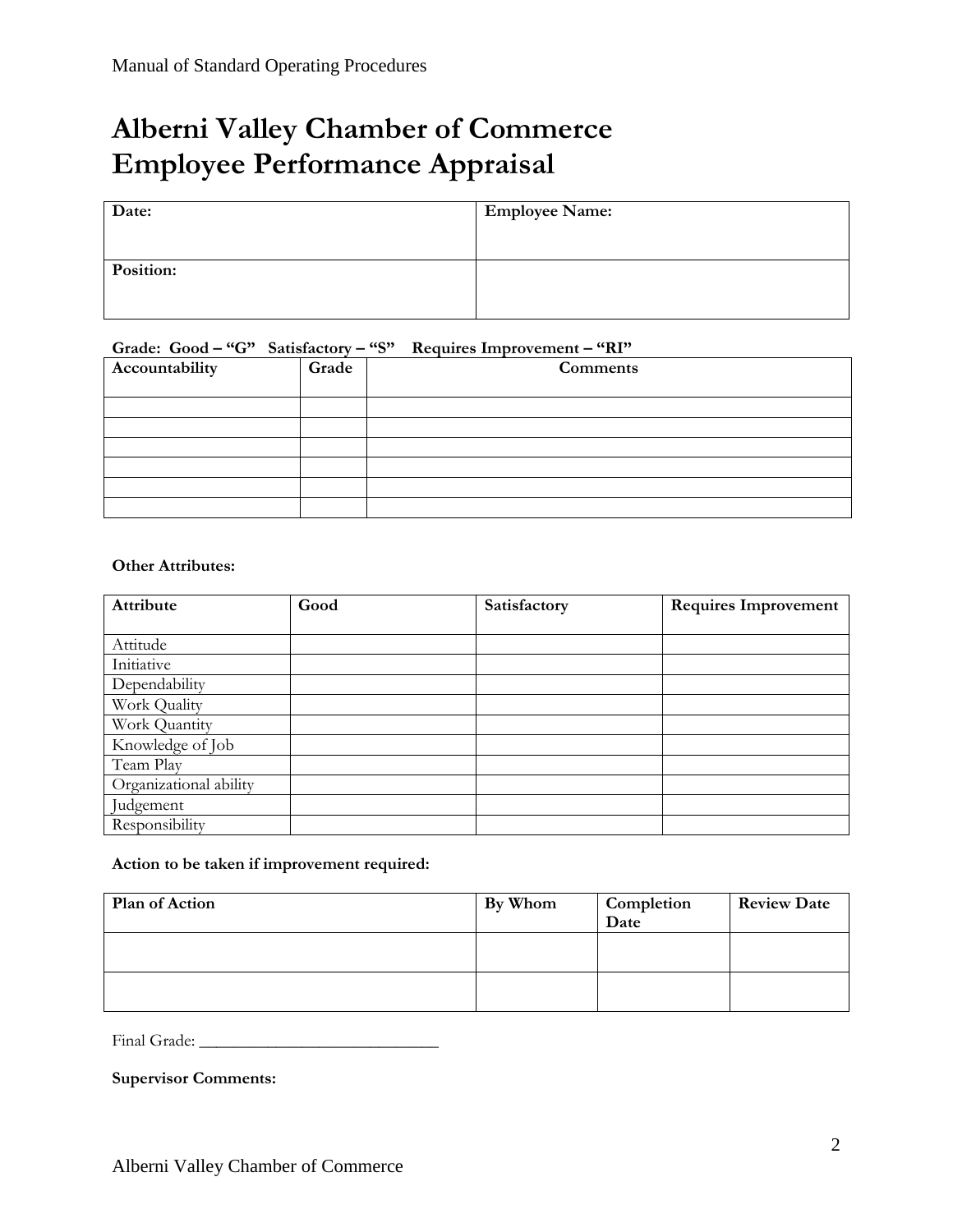Read and Agree\_\_\_\_\_\_\_\_\_\_ Read and Disagree \_\_\_\_\_\_\_\_\_\_

Supervisor Signature\_\_\_\_\_\_\_\_\_\_\_\_\_\_\_\_\_\_\_\_\_\_\_\_ Employee Signature\_\_\_\_\_\_\_\_\_\_\_\_\_\_\_\_\_\_\_\_\_\_\_\_

**Employee Comments: (Optional)**

**Note:** If employee refuses to sign this form, make a note to this effect on the employee signature line and ensure the employee receives a copy of this report.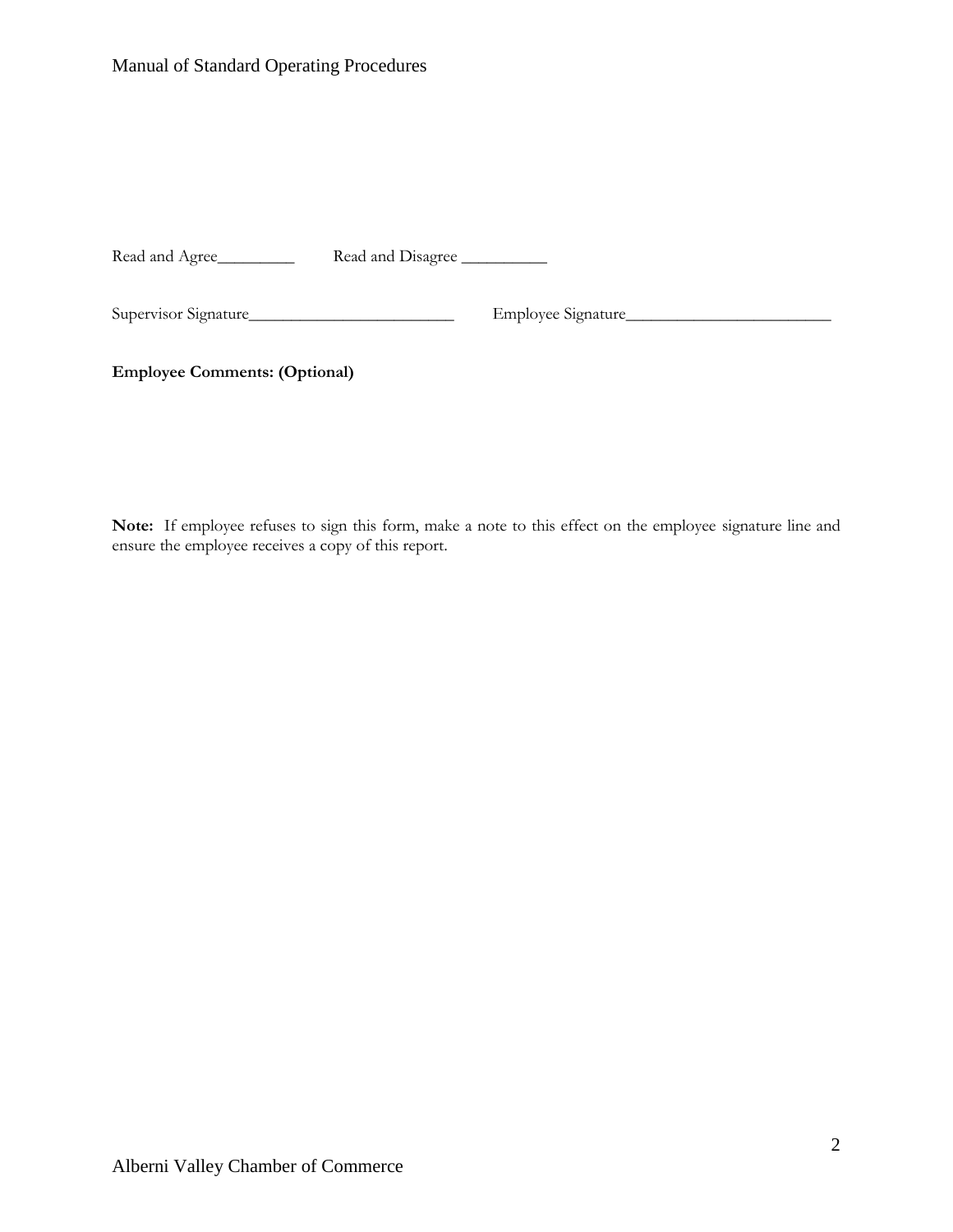# **Appendix "C"**

# **Performance Improvement Form**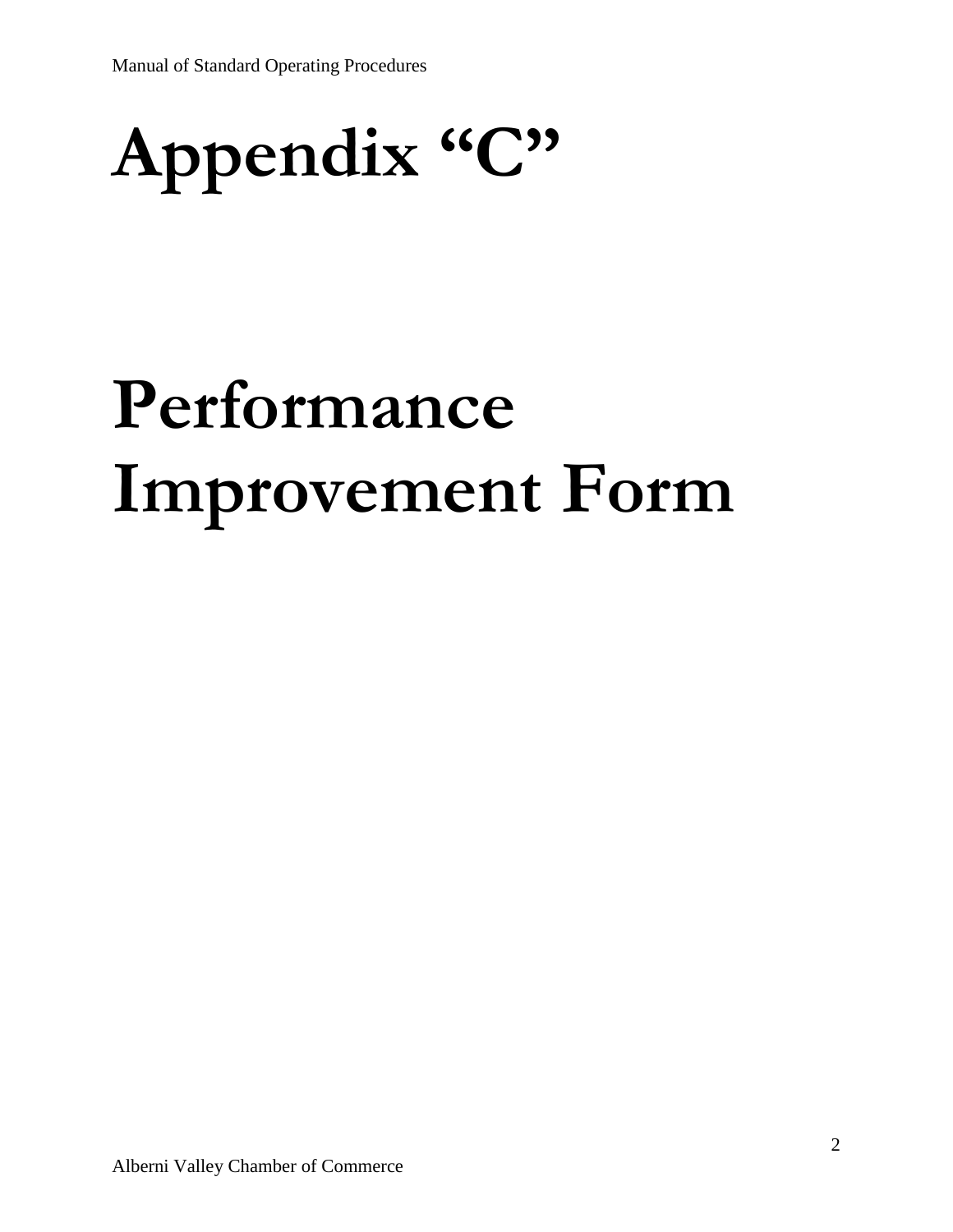# **Alberni Valley Chamber of Commerce Performance Improvement Process**

| Date:     | <b>Employee Name:</b> |
|-----------|-----------------------|
| Position: | Supervisor:           |

It is the intent of the Alberni Valley Chamber of Commerce to have its employees achieve a satisfactory or better level of performance on an ongoing basis. In the event this does not transpire, the Chamber's Performance Improvement Process will be used to assist the employee in achieving this.

| Accountability<br>Concern: | of Comments |
|----------------------------|-------------|
| a)                         |             |
| b)                         |             |
|                            |             |

To ensure the employee is given the proper opportunity to make improvements to their performance the following action steps are to be taken.

| Accountability | Action to be taken: | By whom and |
|----------------|---------------------|-------------|
| above:         |                     | by when:    |
| (a)            |                     |             |
|                |                     |             |
|                |                     |             |
| $\mathbf{b}$   |                     |             |
|                |                     |             |
|                |                     |             |
|                |                     |             |

**General Comments:**

**Next Review Date:**

**Supervisor:\_\_\_\_\_\_\_\_\_\_\_\_\_\_\_\_\_\_\_\_\_\_\_\_\_\_\_\_\_ Employee:\_\_\_\_\_\_\_\_\_\_\_\_\_\_\_\_\_\_\_\_\_\_\_\_\_\_\_\_\_\_\_\_**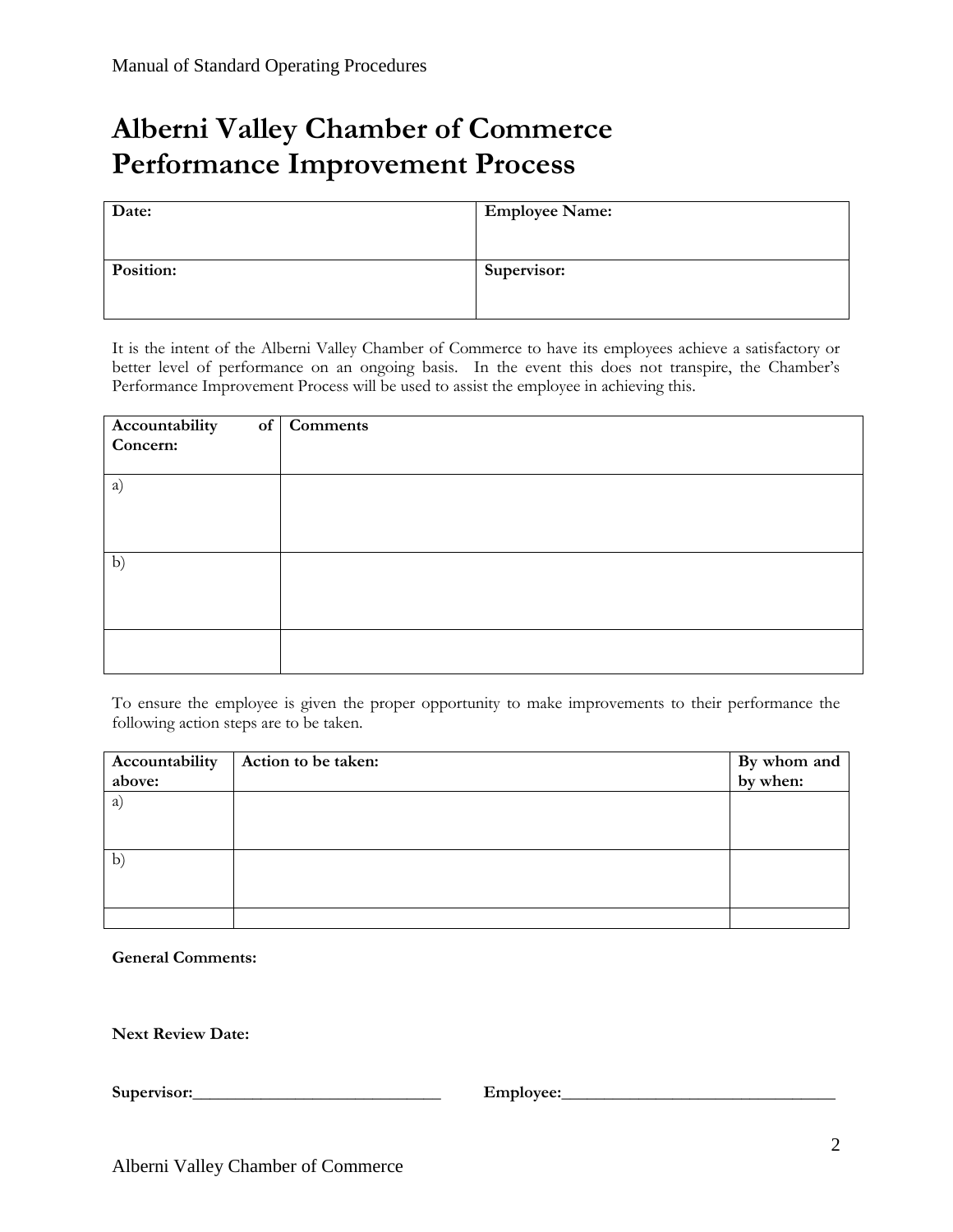**Employee Comments:**

Note: If employee refuses to sign this form, make a note to this effect on the employee signature line and ensure the employee receives a copy of this report.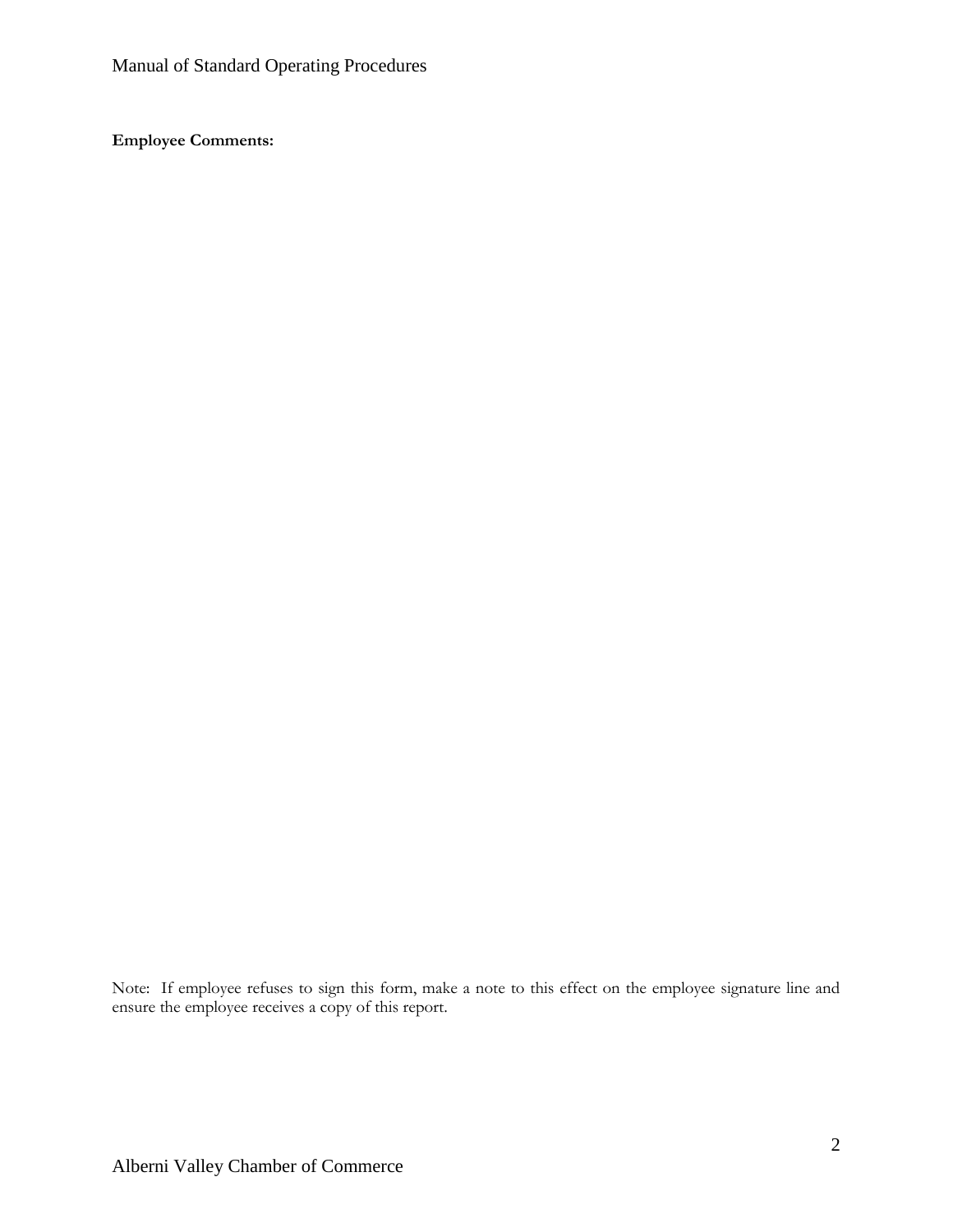# **Appendix "D"**

# **Temporary Contract Letter**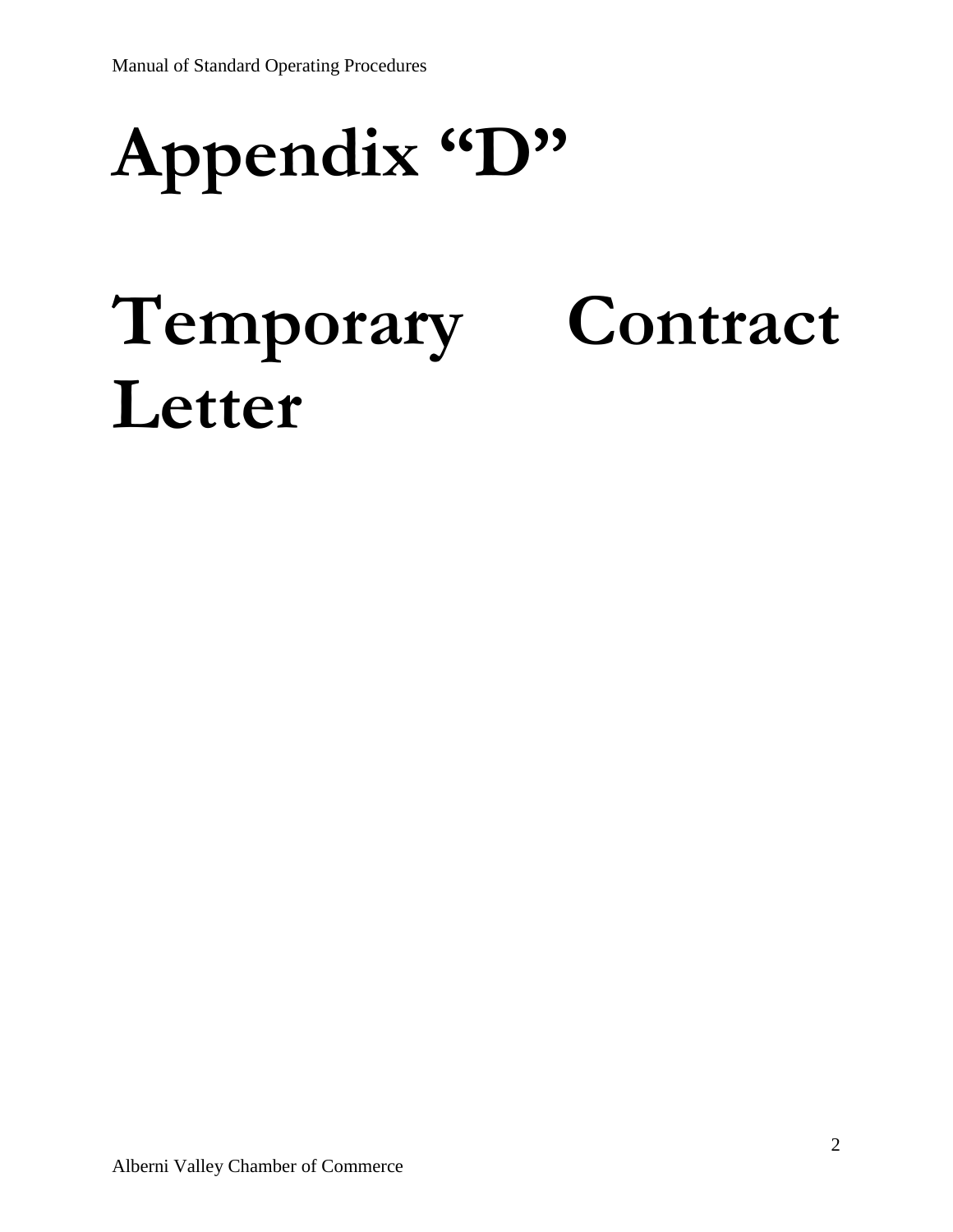Date

### **PERSONAL & CONFIDENTIAL**

((Name)) ((Street))  $((City))$ ((Postal Code))

Dear ((Name)),

The Chamber is pleased to offer you employment in the position of ((position)) on the following terms:

**1. Rate of pay and benefits**: You will be paid  $\frac{1}{2}$  ((amount)) per hour (hourly pay is for those whose hours fluctuate per week – casual workers) per month (monthly pay is for those whose hours remain constant) less applicable deductions. You will be paid vacation pay entitlement as outlined in the *Employment Standards Act*.

**2. Hours of Work**: Your normal hours of work are ((number)) to ((number)), although these hours may vary from time to time. Pay to be paid bi-weekly

**3. Length of employment**: Your employment will commence on ((date)) and end on ((date)). This contract will serve as written notice of termination.

**4. Obligations**: During your employment, you will report to ((supervisor)) or such other supervisor as the Chamber may direct. You will be expected to carry out the duties assigned to you in competent and efficient fashion. If you have any problems or questions you will be expected to bring them either to your supervisor, or, if your supervisor is not available, to another supervisor.

**5. Probationary Period:** Your employment is subject to a probationary period of (days, weeks or months). If your performance is not satisfactory the Chamber reserves the right to terminate the contract during the probationary period without notice.

Either you or the Chamber may end the contract for any reason by giving appropriate written notice of termination as outlined in the *Employment Standards Act*. In the event cause for termination without notice exists, the Chamber may terminate the contract immediately.

If you have any questions respecting any of these terms, please contact me immediately. If you are prepared to accept this offer of employment, please sign below in the space provided and a copy of this letter will be returned to you.

Sincerely,

Name Title

I have read and understand the conditions of the offer of employment set out above and I accept the Chamber's offer.

\_\_\_\_\_\_\_\_\_\_\_\_\_\_\_\_\_\_\_\_\_ \_\_\_\_\_\_\_\_\_\_\_\_\_\_\_\_\_\_\_\_\_\_\_\_\_\_\_\_\_\_\_\_\_\_\_\_\_\_\_ DATE SIGNATURE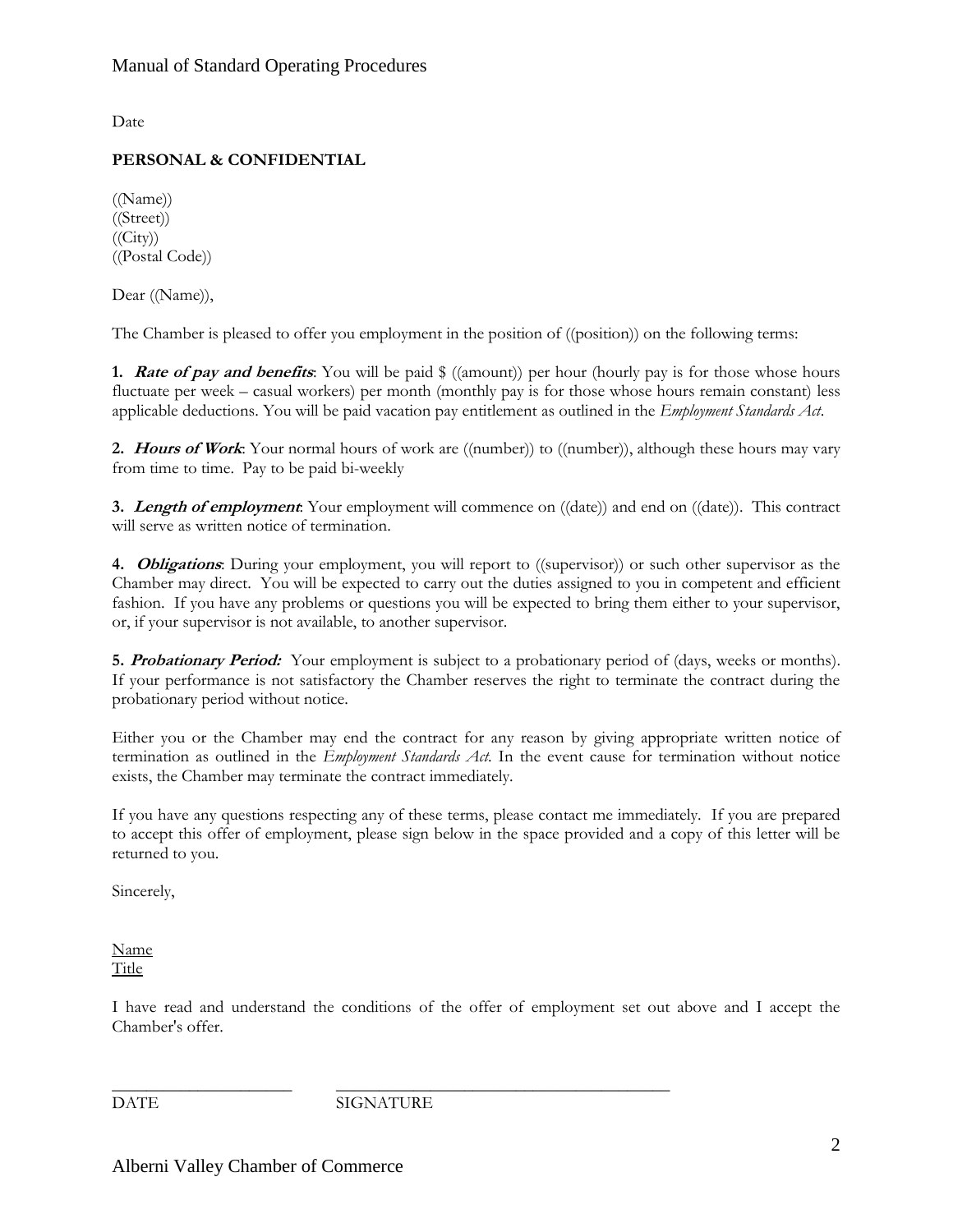# **Appendix "E"**

# **Letter of Termination**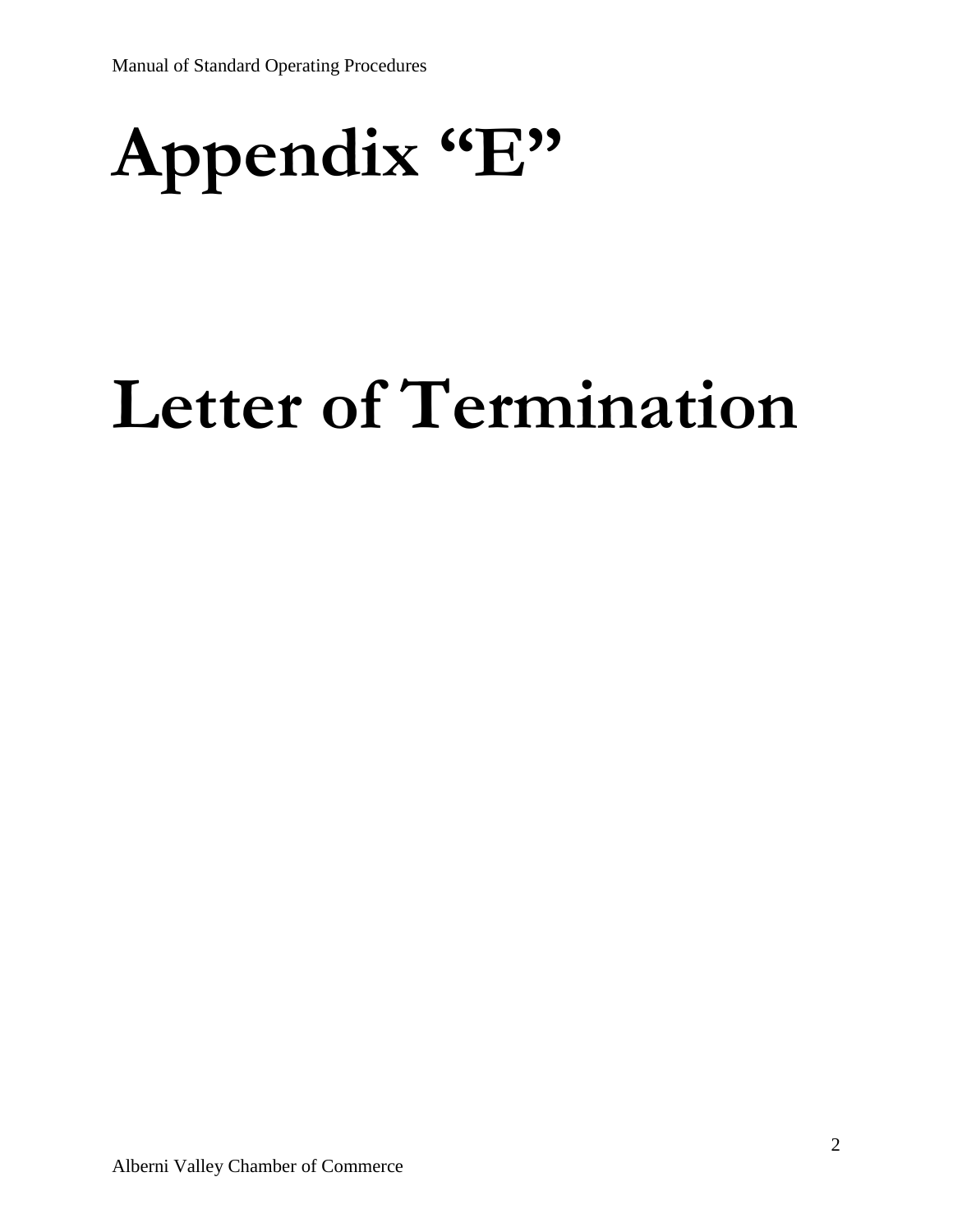# **Sample Termination Letter Template**

Name Address Date

Dear (first name of employee):

Further to our meeting on (give date) regarding your employment status, I regret to inform you that your employment with Alberni Valley Chamber of Commerce is terminated effective (date)/or immediately.

As discussed in our meeting are the following reasons why employment with our company is terminated:

1. (Use this space to first list the reasons for firing the employee. If necessary make bullet points to clarify) 2. (Use this space to reiterate previous meetings with the employee on their behavior. Here you will want to list the number of employee warning forms the worker received. Also include the agenda that you discussed for termination if the employee continue the behavior discussed in previous meetings.)

As of the date of your termination it is essential that you (here you will need to state anything that needs to be done before termination, such as the return of a company car, returning any company equipment or materials the employee may have at home. You can also use this space to note any other administrative paperwork the employee must complete, such as per diem receipts for travel or expenses the company needs to pay the employee).

Your final day of work will be (date) and it is expected that you fulfill this entire time period as stated in your employee contract (or noted verbally). Regarding your finances (This is a good place to clearly state how the you will give the employee's final paycheck. Also include whether they will receive any benefits, when those benefits will end and if there is a severance package or remaining holiday pay.).

Legalities (This is a good space to reiterate any verbal discussions that were had about terms and conditions, such as a nondisclosure.). Thank you for your time at our company and best of luck to you in the future.

Sincerely,

(Name of Employer)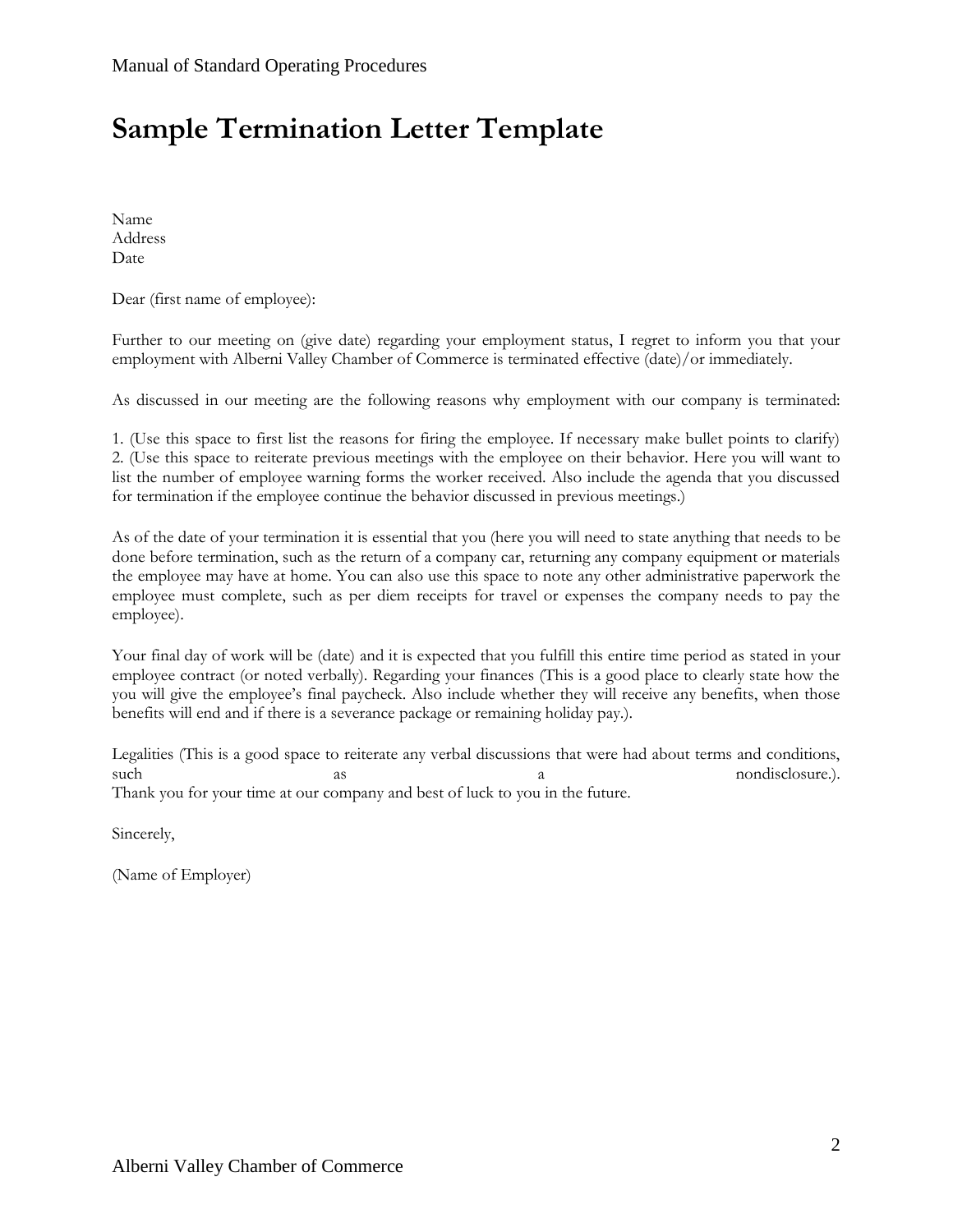# **Section 2**

# Cash Handling, Custody and Security Procedures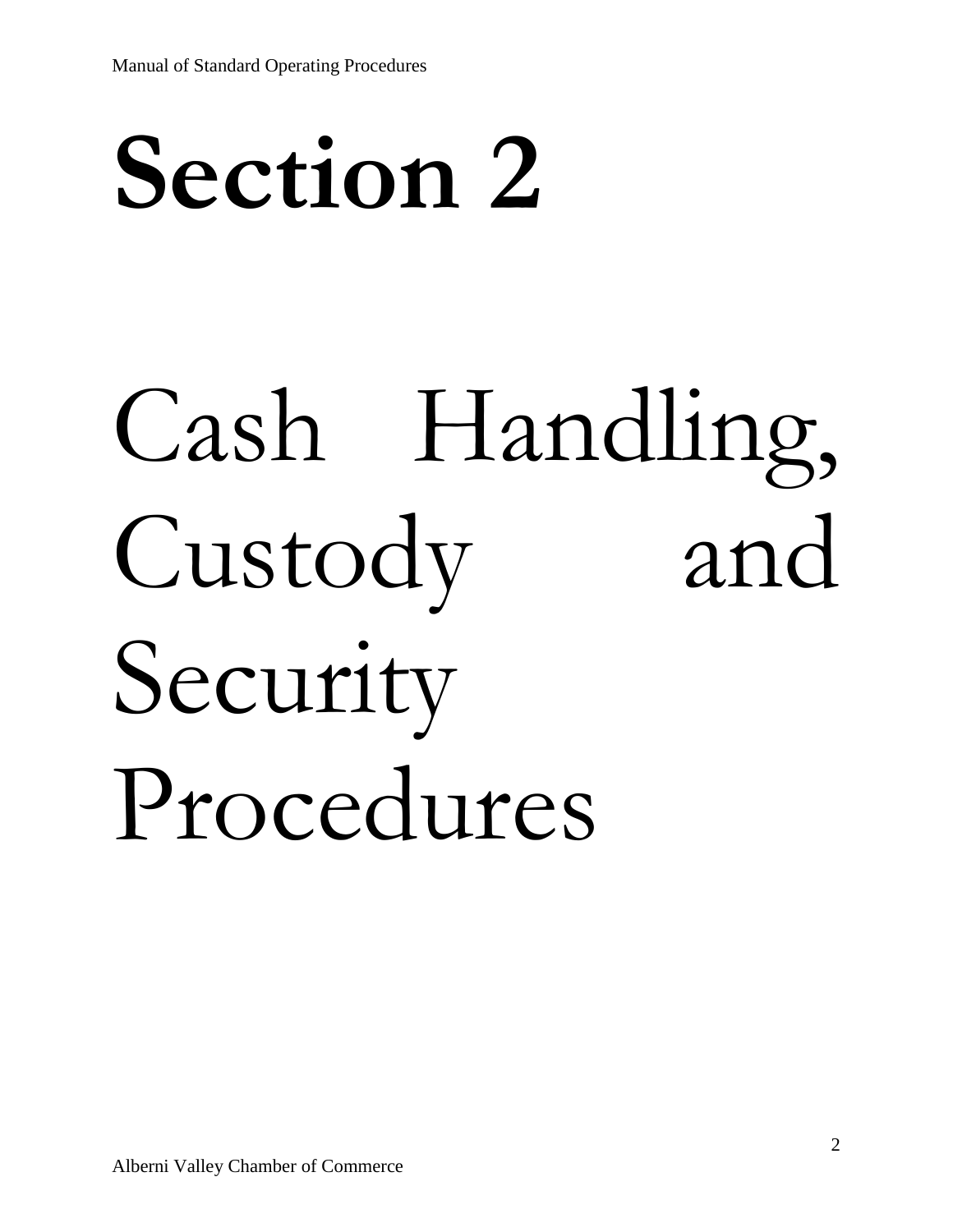# **General Comments**

The safety of our employees and volunteers is of the utmost importance to the Chamber. During the course of working at the Chamber there is always a risk of harm to the employees through workplace accidents or from persons visiting or illegally entering the premises. This section of the Manual of Standard Operating Procedures is meant to reduce these risks through procedures which protect the Chambers property, resources, employees and volunteers.

Additionally, these procedures are in place to protect the employees and volunteers from acts of others which could reflect on their integrity. As a rule of thumb, an employee should never place themselves in a position where they are the sole custodian of cash or other financial instruments. Joint custody and regular reconciliation of these will mitigate future problems which could potentially reflect on the integrity of all employees.

### **Cash Handling Procedures**

### **Cash Register(s): Including those owned by our Tenants**

- All cash transactions should be entered into the cash register(s) immediately so there is an audit trail that starts at the beginning of a transaction. This is important to have this record to track cash movement through the Chamber accounting systems to the Bank.
- The cash register should maintain no more than \$250 in cash and coin at any given time. Excess cash and coin should be removed from the cash register and placed in an envelope with the amount recorded on the outside, dated, and initialled by two employees to verify the envelopes contents and then placed in the safe.
- At the end of the day the employee so designated should review the contents of the cash and take a sub total on the cash register. If the cash amount taken in since the last reconciliation exceeds \$250 (including the amounts transferred to the safe) and total sales exceed \$300, a reconciliation is to be made.
- **Regardless of the above, a full reconciliation is to be done no less than once each week between Monday and Friday, preferably on Friday. Use the form designated for this purpose, or reports produced by the cash register system.**
- **During the Summer Months and in particular from the May Long-Weekend through to the Labour Day Weekend a minimum of THREE full reconciliations are to be done weekly.**
- Contents of the donation box should be emptied daily and entered into cash register.
- The cash register must be emptied at the end of each day and its contents placed in the safe.

### **Safe:**

- The safe should be used to store the following;
	- o Coin received from BC Parks for processing.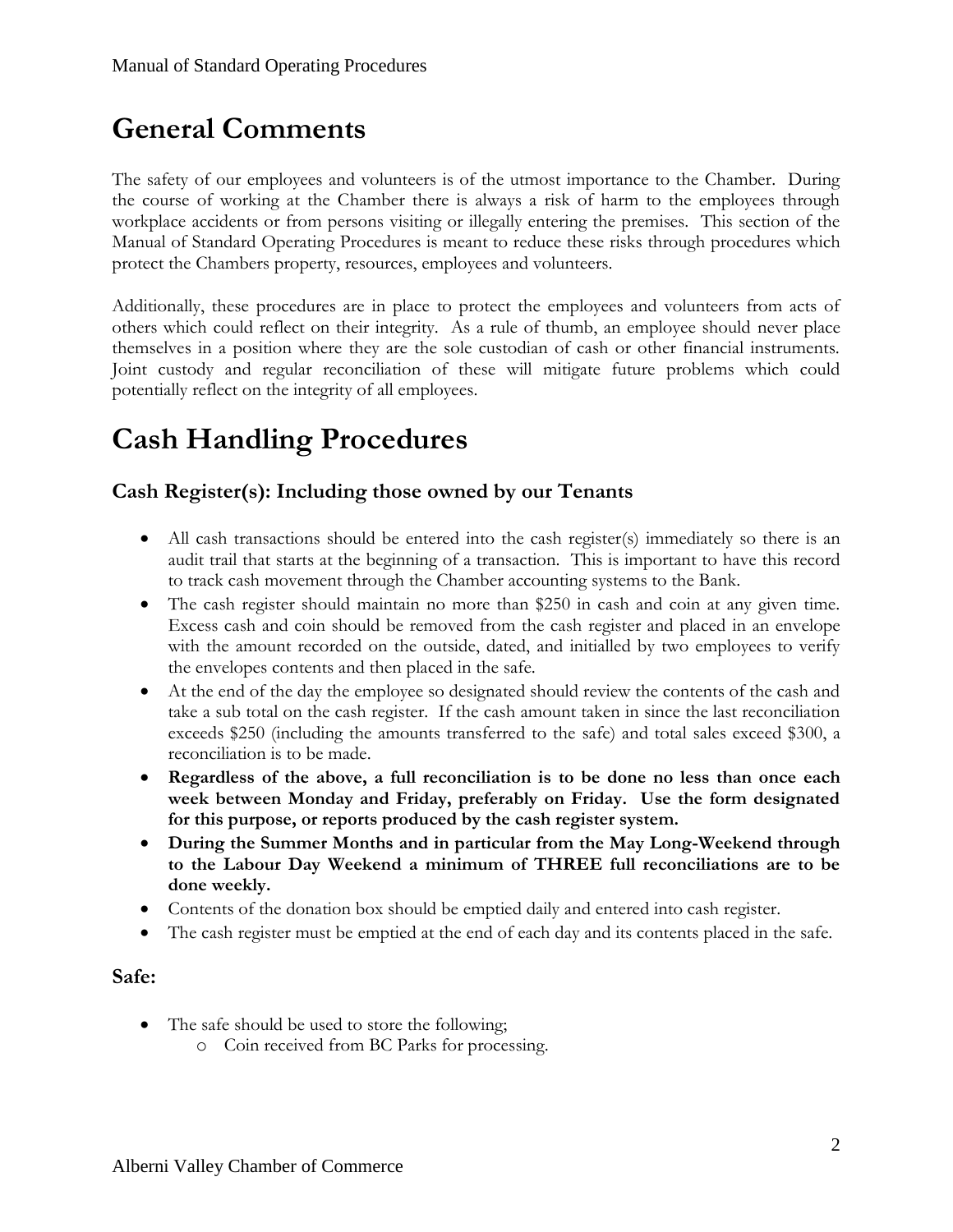### **Keys:**

- The following procedures should be utilized for handling of keys
	- o A locked metal cabinet should be utilized to maintain duplicates of all keys used by the chamber. Each key should be labeled as to its purpose and placed in the cabinet for storage. A designated person or persons should be identified to be the custodian of the key cabinet and hold the key to this cabinet in a secure place.

## **Computer Backup Procedures**

Each computer used by chamber staff is to be backed up regularly. The following guidelines are to be utilized;

- A Full back up is to be done at least monthly.
- All computers are to be backed up using external services backed up to the 'Cloud.'

Other related procedures;

- Staff should regularly check their computer workstations to remove out of date or obsolete files.
- Files should be set up on a consistent hierarchal basis, with files containing similar content to be placed in the same file folder. ie: Membership records and all related membership related items should be included in a file folder entitled "Membership" or some similar name. Sub folders should also be established to further place like content.

### **Emergency Procedures**

- Telephone 911 emergency if;
	- o A medical emergency exists
	- o There is found to have been an intruder to the premises, damage has been done to the premises or land site,.
	- o Any other non-threatening emergency situations.
- Use the Portable Security Alarm system in the event employees are feeling threatened by a situation where their or others safety is considered in imminent jeopardy. If time permits call 911 emergency, so that the employee can explain the emergency needs to the dispatcher. Otherwise use the "panic button".
- The Personal Security Alarm system should be tested at least monthly. Call the Alarm Dispatch Centre BEFORE testing it.
- Your personal security is paramount. If you feel threatened upon entry to the Building due to persons within the vicinity of the Building you are to ensure your own safety deciding on your own best course of action. Do NOT open the Building if you are uncomfortable with situations you cannot control. CALL THE AUTHORITIES, CALL THE PRESIDENT/CEO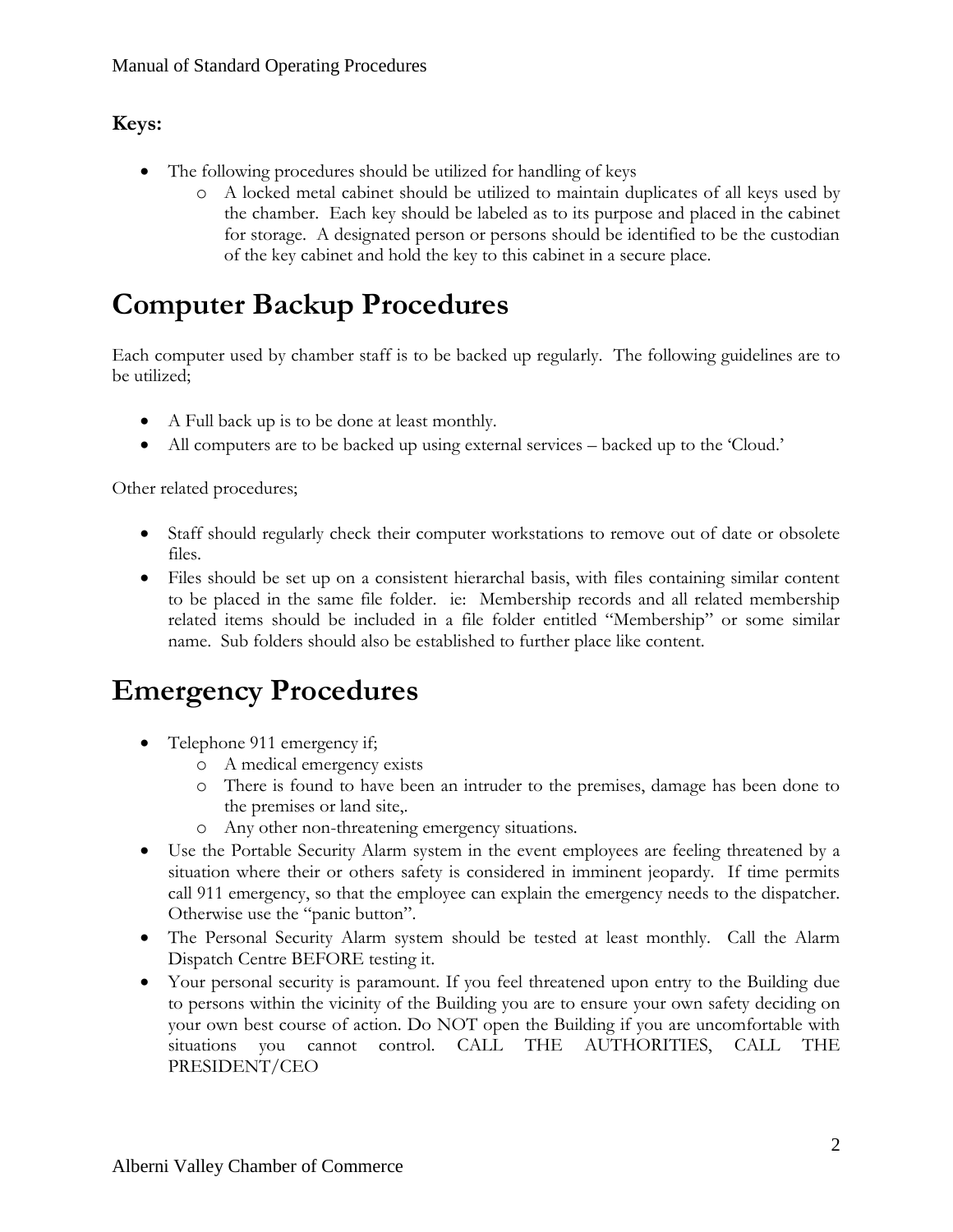# **Premises Opening and Closing Procedures**

All staff and volunteers must be diligent in ensuring the premises are properly protected when the building is not occupied. Additionally the safety of all persons is very important at all times. In support of both of these objectives, the following Opening and Closing Procedures are to be followed;

### **Opening:**

- Prior to entering the building, it is important to make a visual inspection of the exterior of the premises. This includes looking for obvious signs of forced entry to doors, windows, etc. Also a note should be made of any damage seen on arrival. If there are any signs of forced entry or damage, it should be reported to the local police immediately and the area properly secured. Leave any damaged areas alone so authorities are able to look for evidence of a crime. **DO NOT ENTER THE PREMISES** until after the police have attended the premises and made an inspection.
- If everything looks normal, enter through the side door, and put the code into the key pad of the alarm system.
- Turn on the lights.
- Make a visual inspection of all doors and windows to ensure there is no damage. This includes the basement area.
- Make a visual inspection of all computers, photocopiers, filing cabinets, cash machine, looked cabinet etc. to determine if there has been any tampering or damage.
- Check telephone for messages. Update answering message on phone if required.
- Open doors to outside washrooms and inspect for damage.
- Check heating and air conditioning levels and adjust as necessary.
- Turn on all audio visual devices, computers, photocopiers, music systems, TV Monitors etc.
- Get till tray from safe and place in cash register.
- Water Plants during the Growing Season
- Sweep walkway ensuring that rocks and debris is removed.
- Clean Public Washrooms ensuring that all garbage is removed and that supplies are in good supply.

**Closing:** (order may vary as operational and staffing needs are available)

- Lock front doors
- Reconcile till as scheduled or as needed. Put till tray in safe.
- Ensure security cameras are properly working.
- Turn off audio visual equipment, photocopiers, computers etc.
- Inspect outside washrooms and lock doors.
- Make visual inspection of all doors and windows to ensure all are closed and locked.
- Turn down heating and air conditioning systems where required.
- Turn off lights.
- Leave and lock doors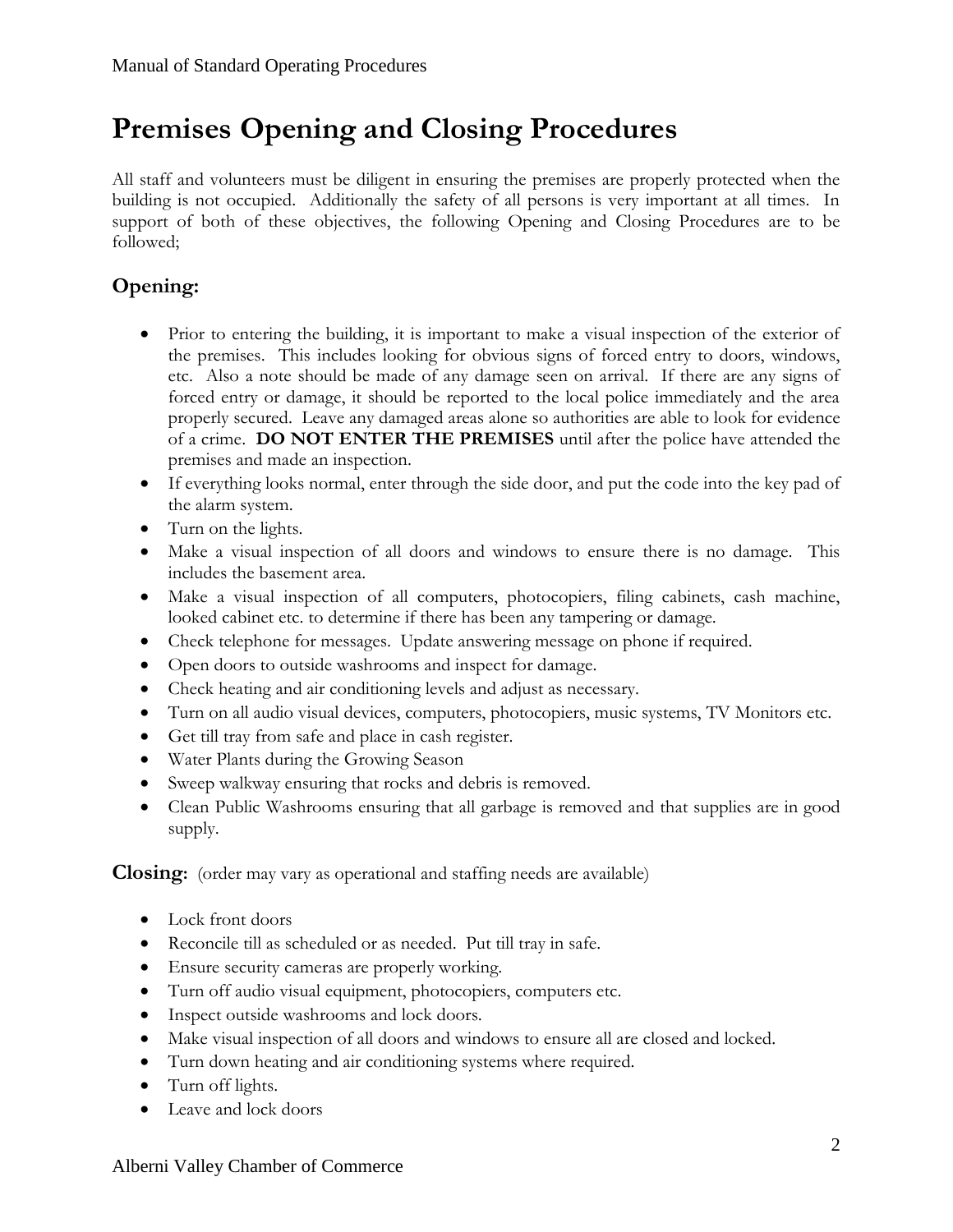# **Security Camera Procedures**

Where a security camera system is in place the following procedures apply;

- The computer or other device used for recording the images is to be contained in a locked, ventilated cabinet out of site, preferably in a secure room. They key for the cabinet should be stored in the "key cabinet"
- The system should be checked at least weekly to ensure it is working properly. This should include;
	- o Making sure the cabinet is not tampered with or forcibly opened
	- o Check to ensure the camera is recording properly
	- o Check to ensure camera is properly recording images on the computer
- New staff should be instructed, as necessary, in the proper use of the system.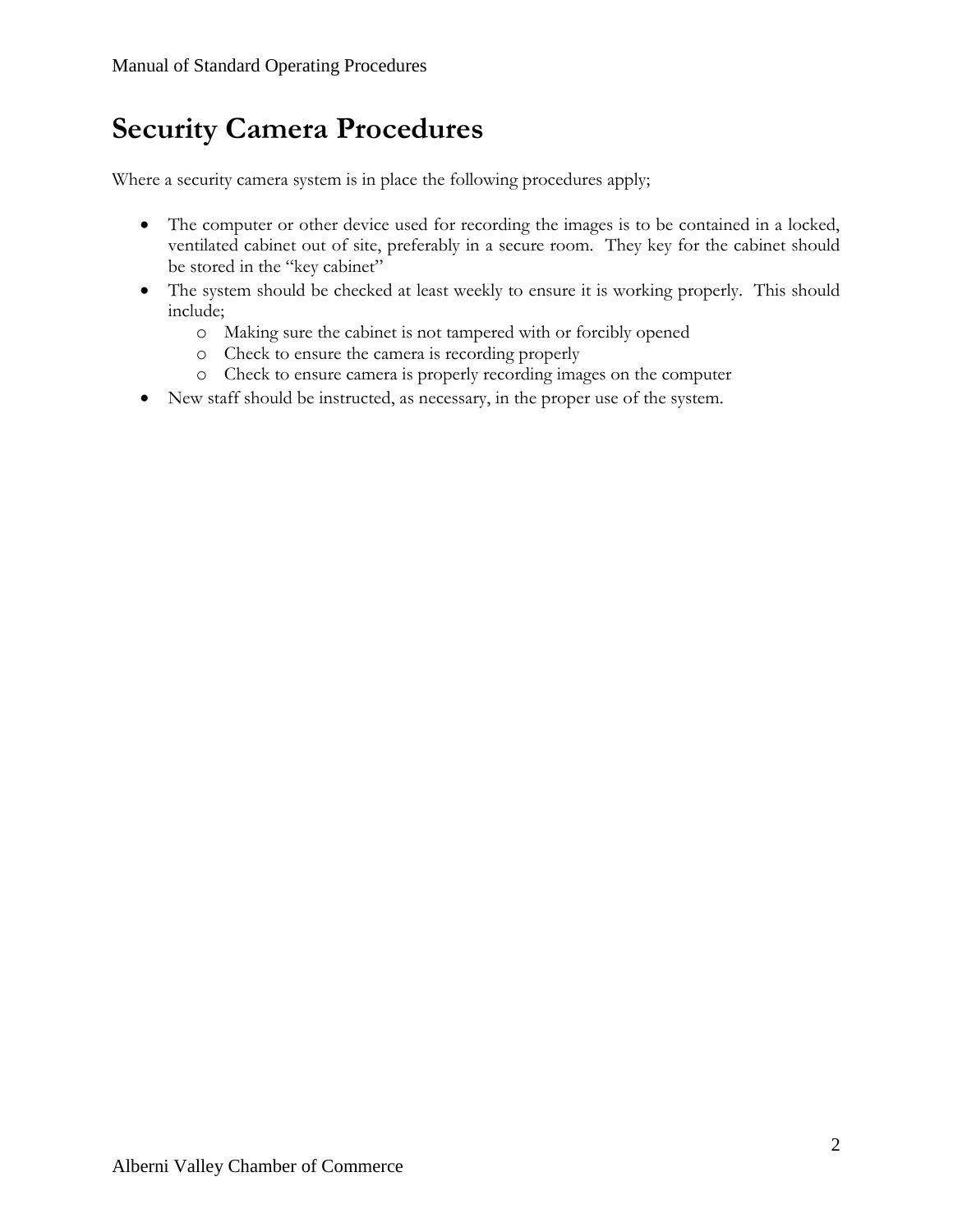# **Section 3**

# Financial Accounting and Inventory Control Procedures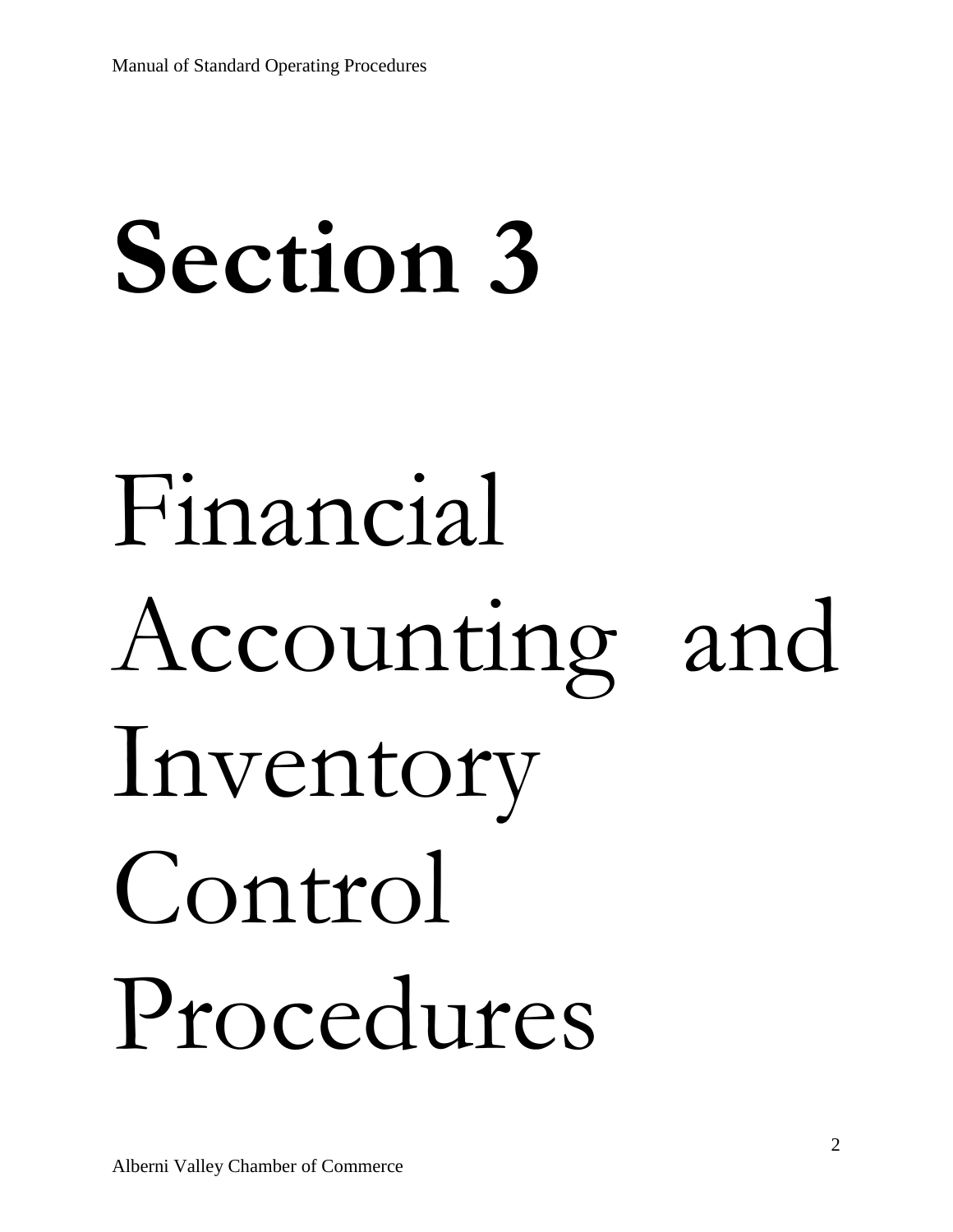## **Accounts Receivable**

To ensure the cash flow of the Chamber is strong, it is important to ensure the timely collection of accounts receivable. The following procedures apply;

- Clients are to be provided with an invoice at the time of completion of a purchase or work performed and encouraged to pay immediately.
- Accounts outstanding after 30 or 60 days are to be sent an account statement each month which includes the late interest charge.
- After 60 days delinquent, the client is to be telephoned to determine if there are any concerns about the invoice and determine a promise on when the payment will be received.
- After an account has been delinquent 90 days, an invoice is to be sent to the client advising the account will be sent for collection after 14 days has passed.
- After 120 days the account is to be referred to the Manager who will decide if the account is to be turned over to a collection agency.
- The Manager is to decide, if the account relates to membership dues, whether the member is to remain in good standing and whether membership privileges shall remain active or be suspended. This decision is then to be taken to the next Board of Directors meeting for final decision.

# **Cheque Signing**

All Chamber cheques must be signed by at least two signing officers of the Chamber. Signing Officers include;

- Chair of the Board of Directors
- $\bullet$  1<sup>st</sup> Vice Chair
- $\bullet$  2<sup>nd</sup> Vice Chair
- Secretary
- Treasurer
- President/CEO

After the Annual General Meeting of the Chamber, the Bank is to be informed of the changes in signing officers and the appropriate documents arranged for and signed.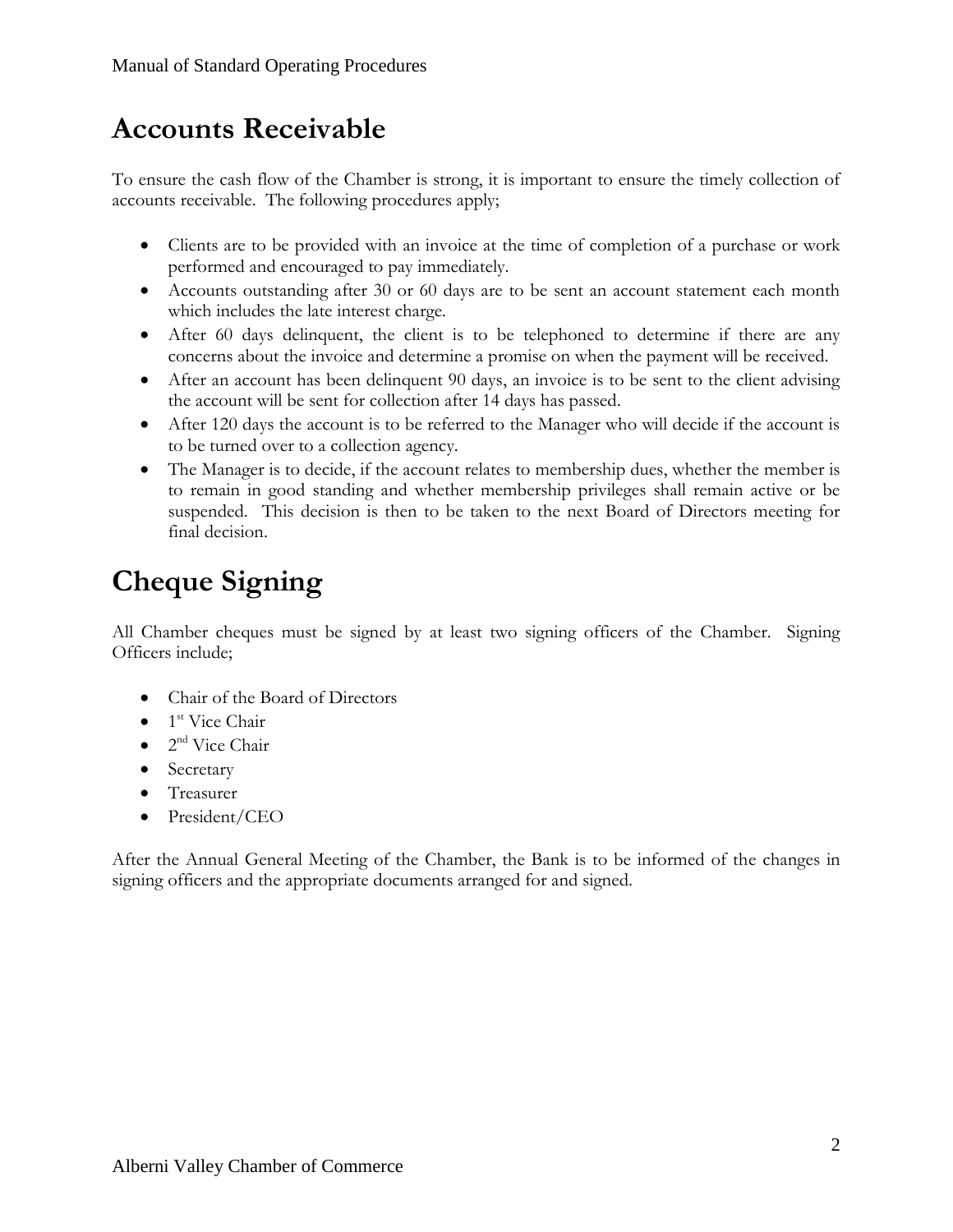# **Section 4**

# Building, Furniture and Equipment Procedures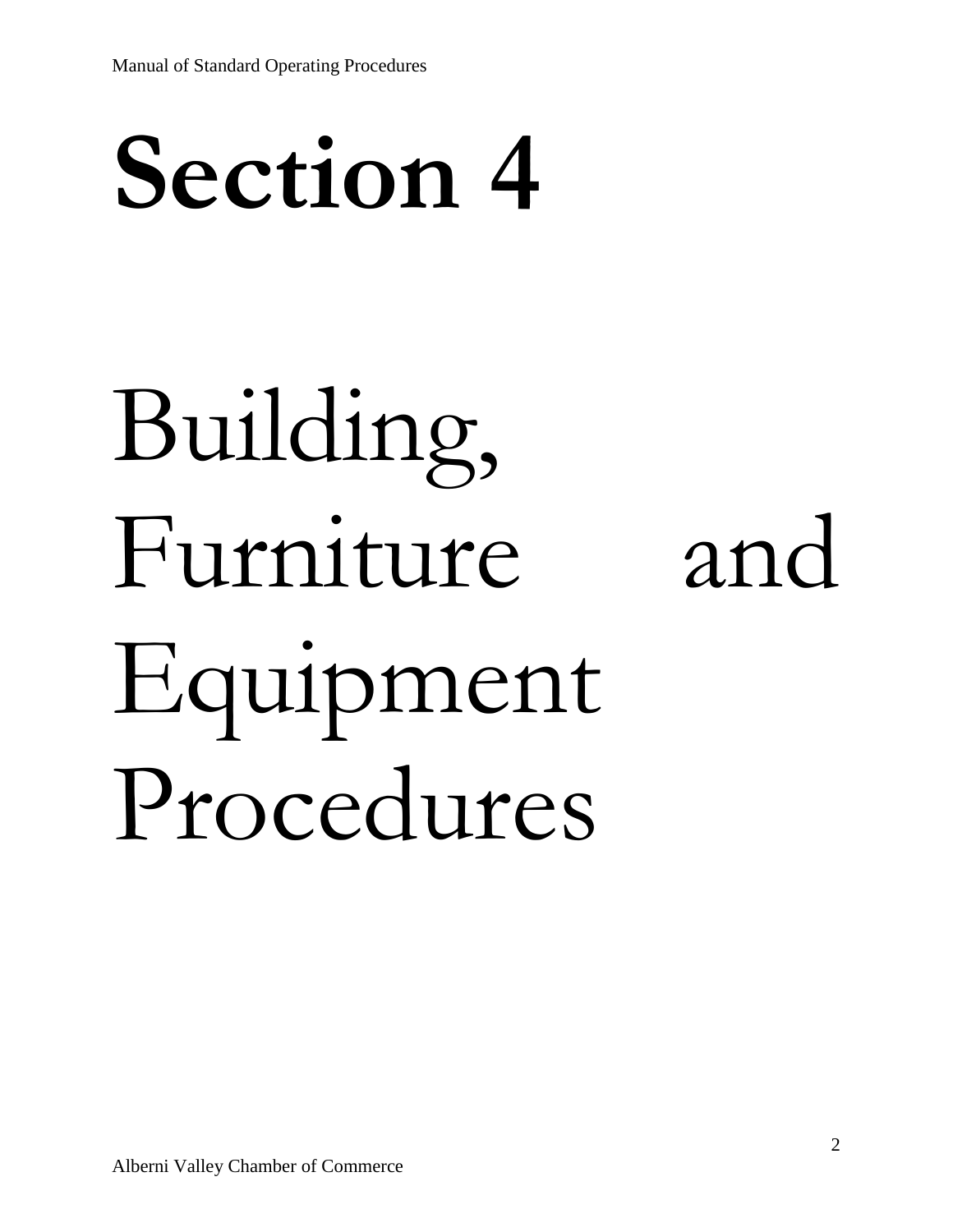### **Contractors**

Where possible we are to leverage the services of CHAMBER MEMBERS FIRST.

It is the policy of the Chamber, wherever possible, to utilize contractors within the Alberni Valley who are available and competent to perform such services. There should be at least two choices for each area of expertise in the event one is not available.

Should a need be determined for the services of a contractor the following protocol should be utilized;

- Is this an emergency? An Emergency is one where there is a risk to property or person if not acted on immediately. If related to Fire or Medical emergency call 911 immediately. Otherwise contact the contractor needed .
	- o Advise the contractor of the nature of the problem, advising that it is in need of repair immediately and confirm when they will attend to repair the problem.
	- o On arrival ask for the contractor to determine the source of the problem, type of repairs to be done, estimated cost to perform these and timelines for repair. If parts need to be ordered, determine what the contractor will do immediately as a stop gap measure.
	- o If cost estimates are less than \$250, proceed with the repair. If costs exceed \$250, contact the Manager/President/CEO or other designated person to seek direction.
	- o If cost estimates exceed \$1,000 quotes should be obtained from at least three sources.
- If the need is not of an emergency nature, proceed as follows;
	- o Contact the contractor designated to be called advising of what work needs to be done, and determine when they can attend to look into the situation.
	- o On arrival ask for the contractor to determine the source of the problem, type of repairs to be done, estimated cost to perform these and timelines for repair.
	- o When information is received and the cost estimate is less than \$250, proceed with the work.
	- o If the cost is more than \$250 but less than \$1000 proceed as follows;
		- Get quote and refer to the Manager/President/CEO, whom will make the decision**.**
	- o If cost is over \$1,000 obtain 3 quotes and refer to the Manager/President/CEO
	- o If costs are over \$2,500 obtain three quotes refer to the Manager/President/CEO whom will refer it to the Board.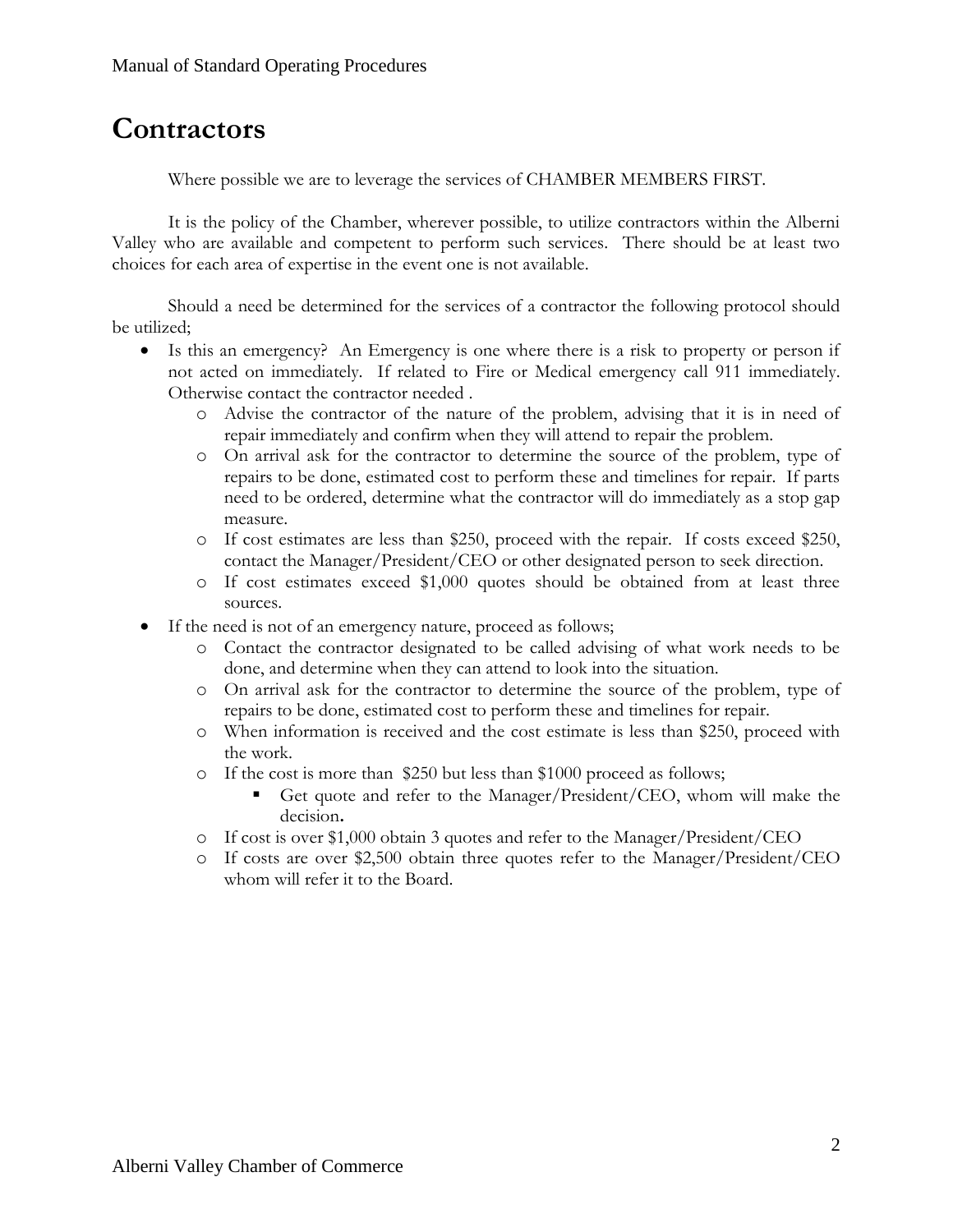## **Repairs and Maintenance**

It is necessary to ensure that all furniture and equipment is kept in good repair and regularly maintained. To this end,

- o During warranty periods a regular inspection of equipment must be made to ensure the equipment is functioning properly and maintenance required at specific intervals is performed. This might include cleaning certain parts, changing filters, etc. Where staff is unable or not qualified to perform these, a contractor must be contacted to do these. It is preferable to have a contractor who is a representative of the company owning the equipment. Failure to do this maintenance could void the warranties.
- o At least annually, and more often if needed, perform a cursory check of all equipment and furniture to determine if they are operating properly and require any maintenance or repairs.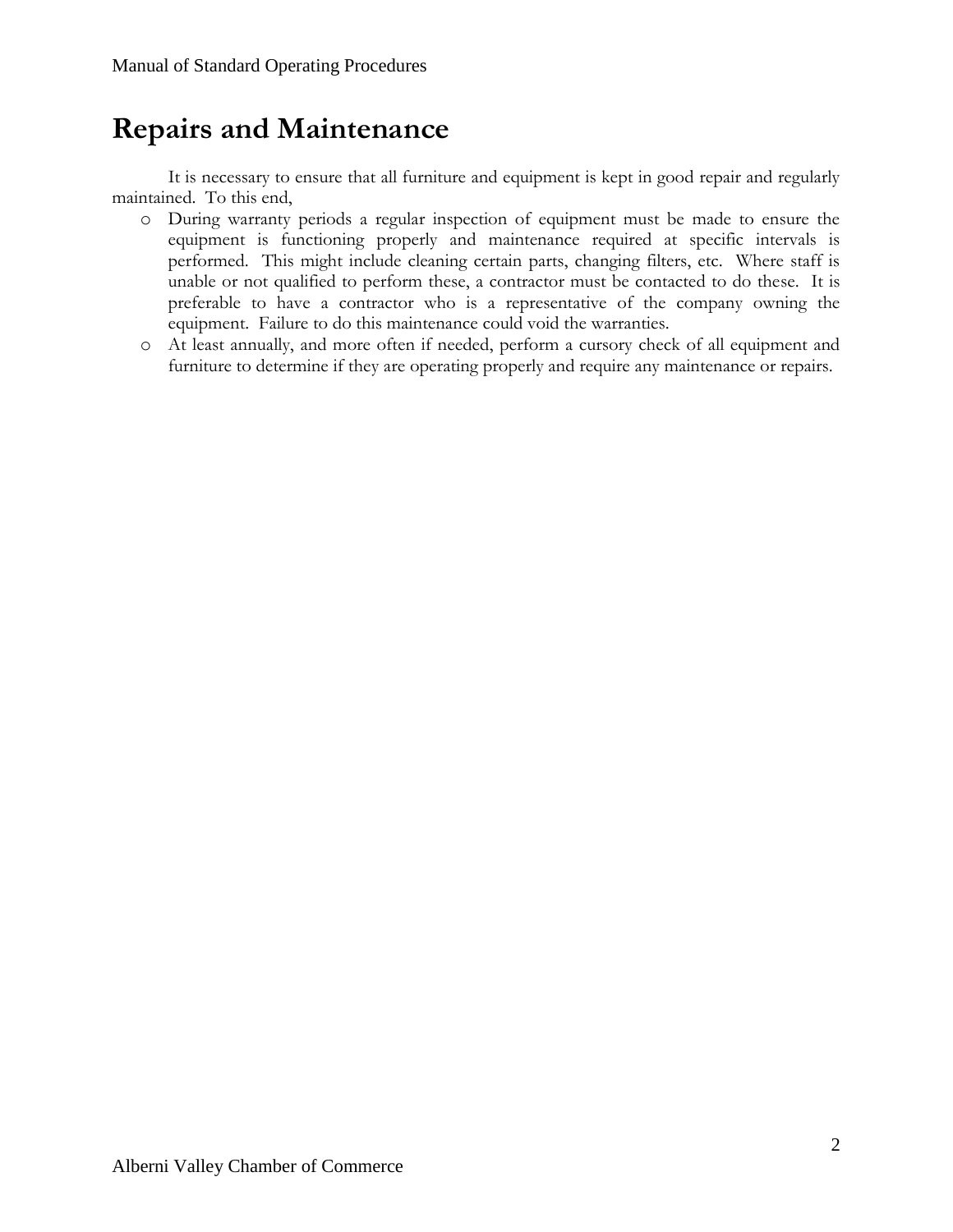# **Contractor Contact Information**

The following is a list of companies to be contacted if work is to be performed for the Chamber. If work is to exceed \$250, the Manager or President/CEO is to be advised in advance.

| Item                                                     | Name of Firm                                                | <b>Contact Person</b>                     | Phone #                      |
|----------------------------------------------------------|-------------------------------------------------------------|-------------------------------------------|------------------------------|
| Emergency                                                | <b>RCMP/FIRE</b>                                            |                                           | 911                          |
| Police<br>Non<br>Emergency                               | <b>RCMP</b>                                                 |                                           | 250-723-2424                 |
| Fire<br>Non<br>Emergency                                 | Fire<br>Creek<br>Cherry<br>Department<br>and<br>Water Board |                                           | 250-723-2214                 |
| Medical<br>Non-<br>$\overline{\phantom{m}}$<br>Emergency | Hospital                                                    |                                           | 250-731-1370                 |
| Electrical                                               | <b>LDG ELECTRICAL</b><br><b>ALBERNI</b><br><b>ELECTRIC</b>  | <b>Lance Goddard</b><br><b>Brad Smith</b> | 250-720-6781<br>250-720-5117 |
| Plumbing and Heating                                     | Rolston Plumbing and<br>Heating                             | <b>Bill Rolston</b>                       | 250-723-1055                 |
| Water                                                    | Cherry Creek Water<br>District                              |                                           | 250-723-2214                 |
| Landscaping                                              | <b>PAACL</b>                                                | M.G. Walker                               | 250-731-5765 (Cell)          |
| Glass/Windows                                            | <b>Arrowsmith Glass</b>                                     | Mark                                      | 250-723-7422                 |
| Locksmith                                                | Camlock<br>The<br>Locksmith Monster                         | Chris Millar                              | 250-731-9207                 |
| <b>Snow Removal</b>                                      | <b>Emcon Services</b>                                       |                                           | 250-724-2888                 |
| Janitorial                                               | Dawn Mills                                                  |                                           | 250-723-1921                 |
| Garbage Pick Up                                          | <b>Suncoast Waste</b>                                       | Jerry Kupiak                              | 250-720-2161                 |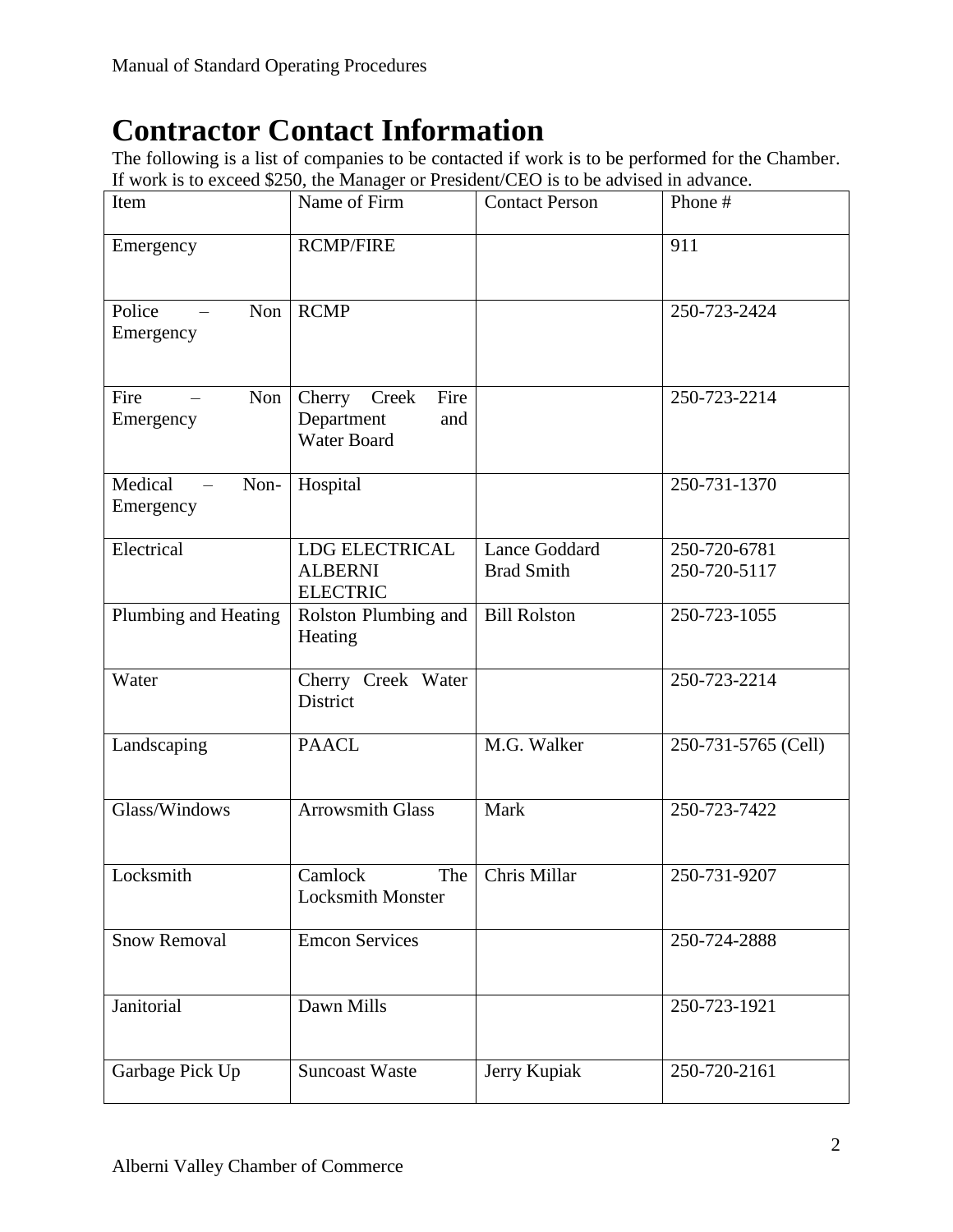| <b>Washroom Supplies</b>        | Cleaning<br>Island<br>Supplies     | 250-954-3211 |
|---------------------------------|------------------------------------|--------------|
| Heat Pumps and H-<br>Vac System | Alberni<br>Valley<br>Refrigeration | 250-723-1335 |
| <b>Window Cleaning</b>          |                                    |              |
|                                 |                                    |              |
|                                 |                                    |              |
|                                 |                                    |              |
|                                 |                                    |              |
|                                 |                                    |              |
|                                 |                                    |              |
|                                 |                                    |              |
|                                 |                                    |              |
|                                 |                                    |              |
|                                 |                                    |              |
|                                 |                                    |              |
|                                 |                                    |              |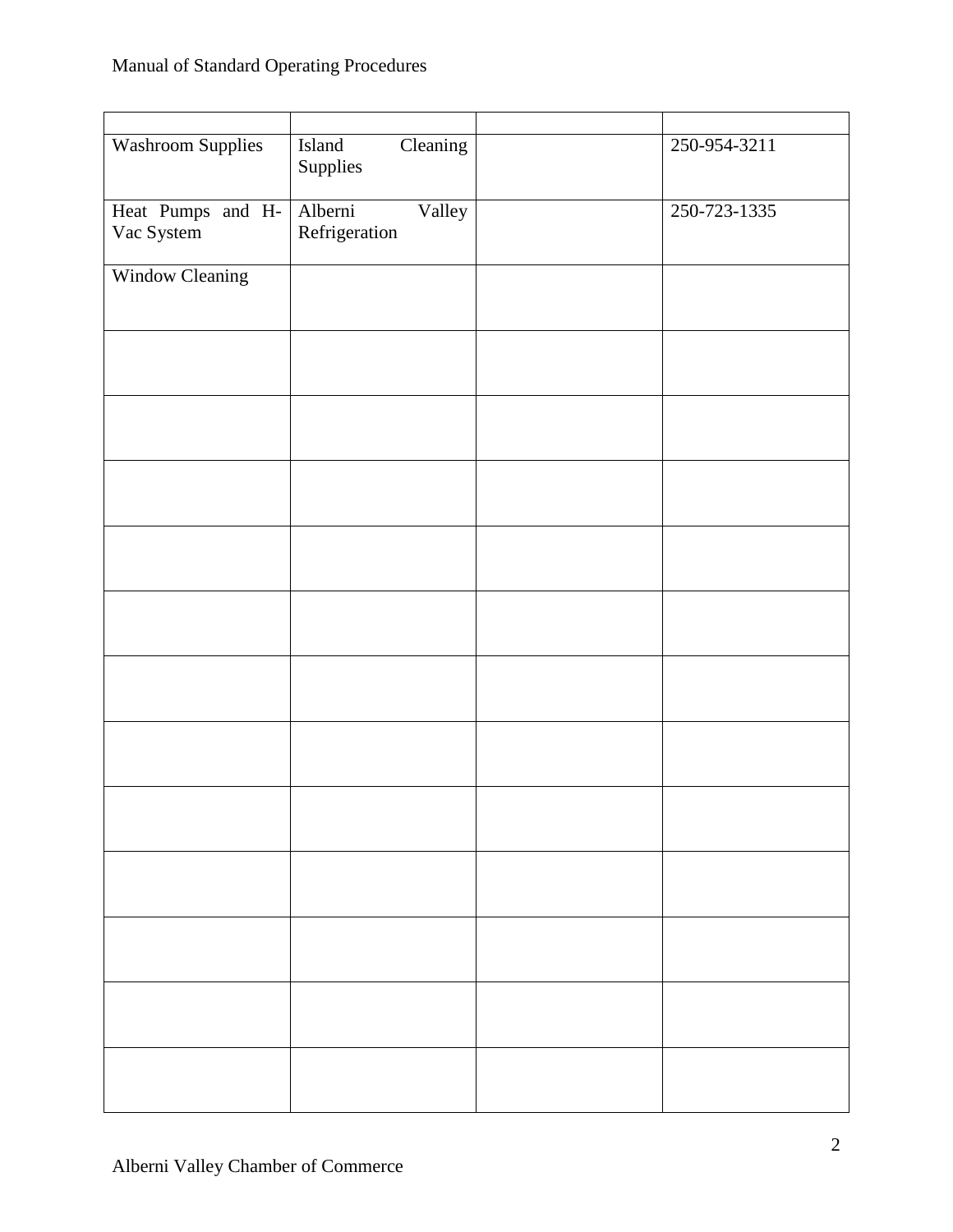# **Section 5**

# Filing and Record Retention Procedures